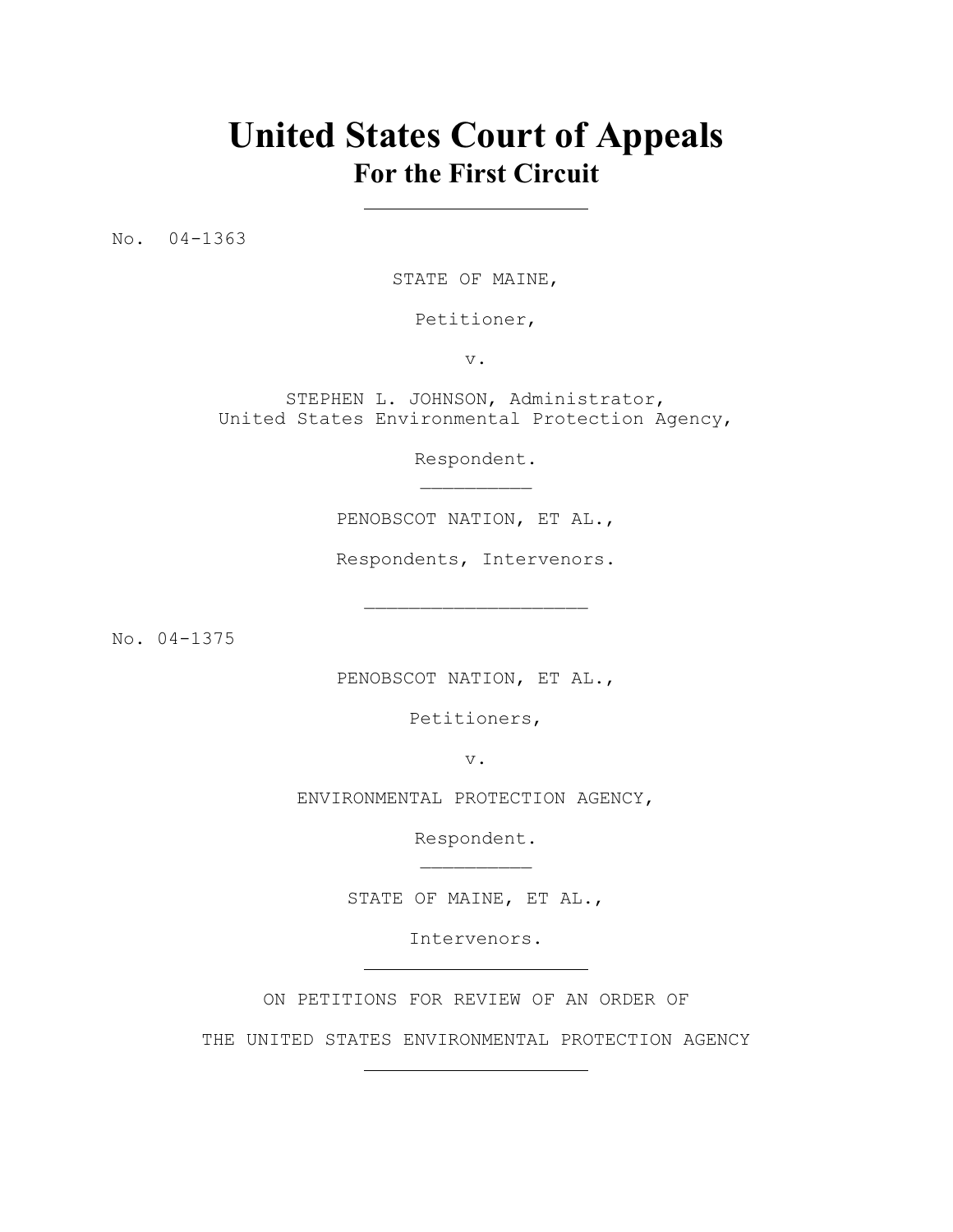Before

Boudin, Chief Judge,

Selya, Senior Circuit Judge,

and Stafford,<sup>\*</sup> Senior District Judge.

Kaighn Smith, Jr. with whom Peter C. Felmly and Drummond Woodsum & MacMahon were on brief for Penobscot Nation, et al.

Mary Martha Born, Frank R. Lawrence, Zehava Zevit and Holland & Knight LLP on brief for National Congress of American Indians, Mohegan Tribe of Connecticut, San Manuel Band of Serrano Indians of California, Mashantucket Pequot Tribe of Connecticut and Eastern Band of Cherokee Indians of North Carolina, Amici Curiae.

Douglas J. Luckerman and David Kaplan on brief for Houlton Band of Maliseet Indians, Amicus Curiae.

Paul Stern, Deputy Attorney General, with whom G. Steven Rowe, Attorney General, and Gerald Reid, Assistant Attorney General, Office of the Attorney General, were on brief for State of Maine, et al.

Catherine R. Connors with whom Matthew D. Manahan and Pierce Atwood LLP were on brief for intervenors Town of Brownville, et al.

Stephen E. Crowley, Department of Justice, Environment & Natural Resources Division, Environmental Defense Section, with whom Sue Ellen Wooldridge, Assistant Attorney General, John C. Cruden, Deputy Assistant Attorney General, James Havard and Tod Siegal, Environmental Protection Agency, Office of General Counsel, and Timothy Williamson, Office of Regional Counsel, Environmental Protection Agency, Region I, were on brief for respondents.

August 8, 2007

\*Of the Northern District of Florida, sitting by designation.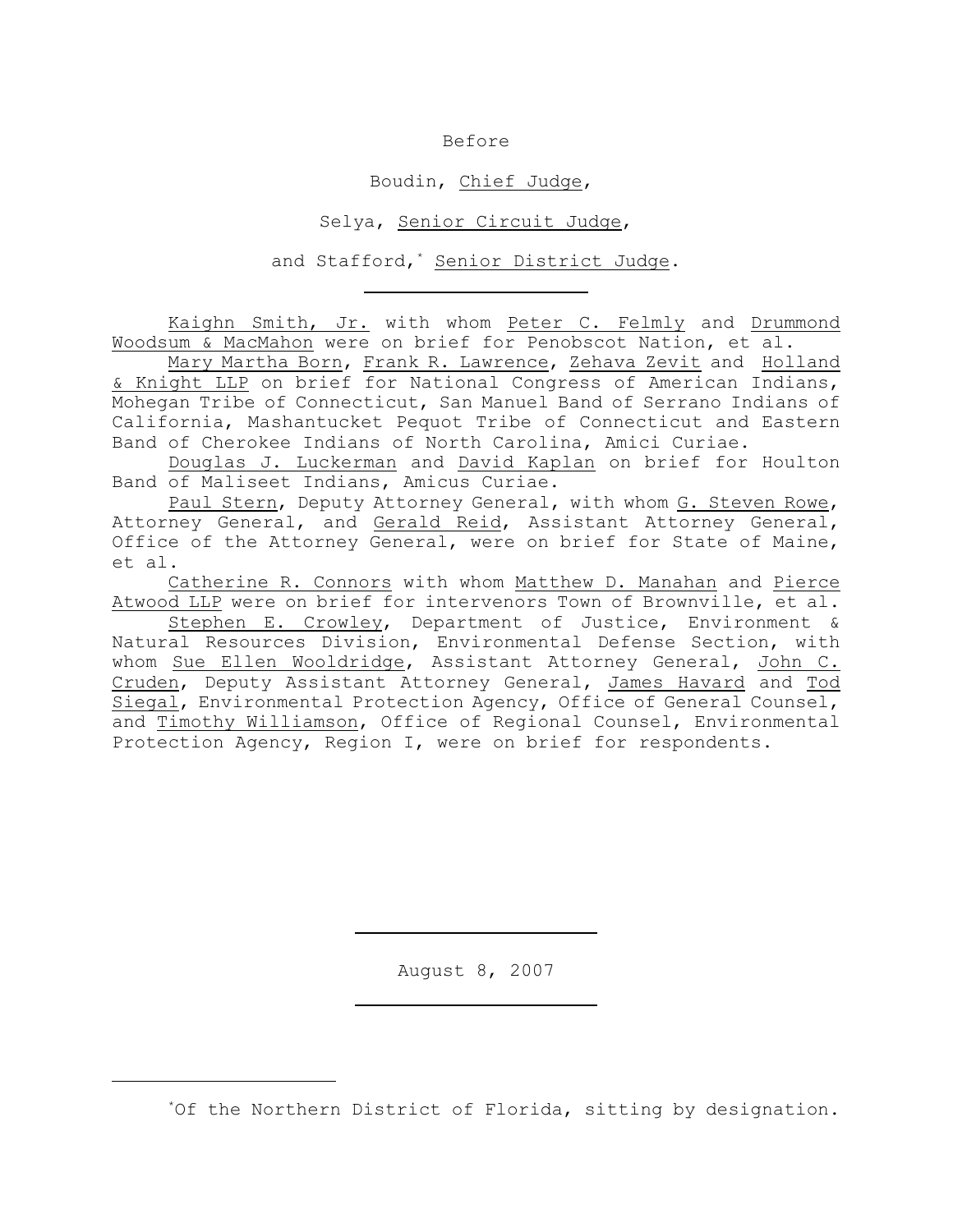BOUDIN, Chief Judge. This case presents a three-way dispute among two Indian tribes, the Environmental Protection Agency ("EPA") and the State of Maine ("Maine"). The two tribes are the Penobscot Nation and the Passamaquoddy Tribe (collectively, "the southern tribes"). Also involved are two different statutory regimes: the Clean Water Act, 33 U.S.C. § 1251 et seq. (2000), which the EPA administers in the first instance, and a pair of interlocking federal and state statutes--the Settlement Acts<sup>1</sup>--that govern Maine's authority vis-a-vis Maine tribes.

Among other things, the Clean Water Act empowers the EPA to issue permits for the discharge of pollutants into navigable waters. 33 U.S.C.  $\frac{1342(a)}{a}$ . On certain conditions, the statute entitles states to administer their own permitting programs in place of the EPA's. Id. § 1342(b). A state desiring to do so must apply to the EPA, and if the state has "adequate authority to carry out the described program," and other requirements are met, the EPA "shall approve" the program. Id.

The present litigation has its origins in such an application. On November 18, 1999, Maine submitted its application under section 1342(b) to take over discharge permitting in Maine. The Clean Water Act sets a 90-day period for the EPA to review the

<sup>&</sup>lt;sup>1</sup>The Maine Indian Claims Settlement Act, 25 U.S.C.  $\$ § 1721-1735 ("MICSA") and the Maine Implementing Act, 30 M.R.S.A. §§ 6201- 6214 ("MIA"), collectively, "the Settlement Acts."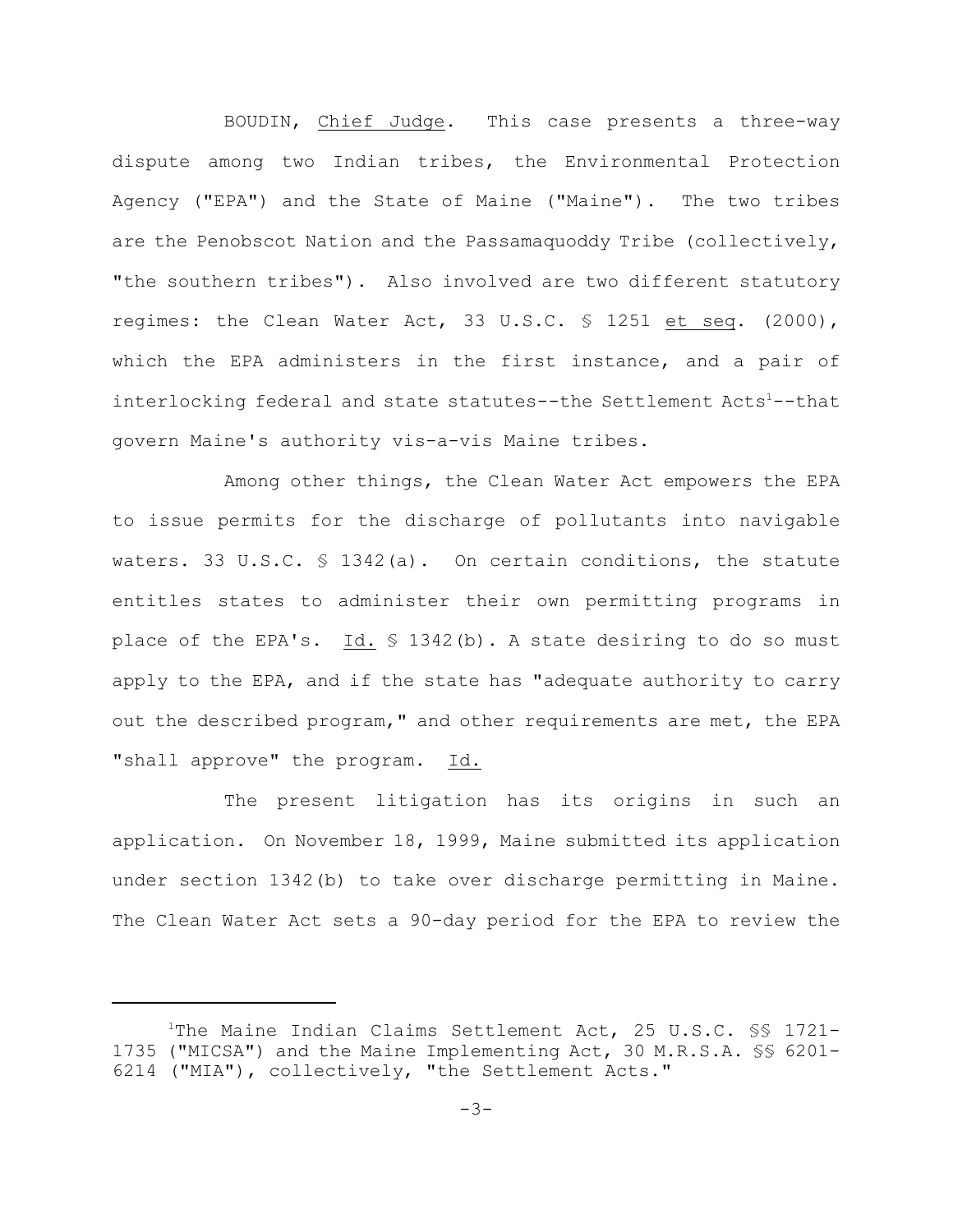application.  $Id. \$  1342(c)(1). Once this period has expired, the EPA

> shall suspend the issuance of permits under subsection (a) of this section as to those discharges subject to such program unless [the Administrator] determines that the State permit program does not meet the requirements [of section 1342(b)].

## Id.

The application presented questions as to what authority the State had vis-a-vis the southern tribes--in particular, as to discharges connected to tribal members or entities, tribal waters or tribal activities. The EPA and Maine agreed to extend the 90 day review period four times, see 40 C.F.R. § 123.21(d), eventually setting September 26, 2000, as the new deadline. This deadline also expired without an EPA decision, and the EPA then suspended its own issuance of new permits, as section  $1342(c)(1)$  commands.

In January 2001, the EPA approved the State's program in all areas of Maine "outside disputed Indian territory," but took no "final action on the issues related to the State's jurisdiction and the applicability of State law in Indian country for the purposes of implementing the NPDES program in those areas." State Program Requirements, 66 Fed. Reg. 12,791, 12,795 (Feb. 28, 2001).<sup>2</sup>

 $2$ Strictly speaking, the approval governs point source discharges and certain industrial sources discharging to treatment plants but not cooling structures or certain sludge programs. 66 Fed. Reg. at 12,792. So far as the approval is effective, it would replace the EPA permit and two state permitting or certification regimes with a single consolidated state permit.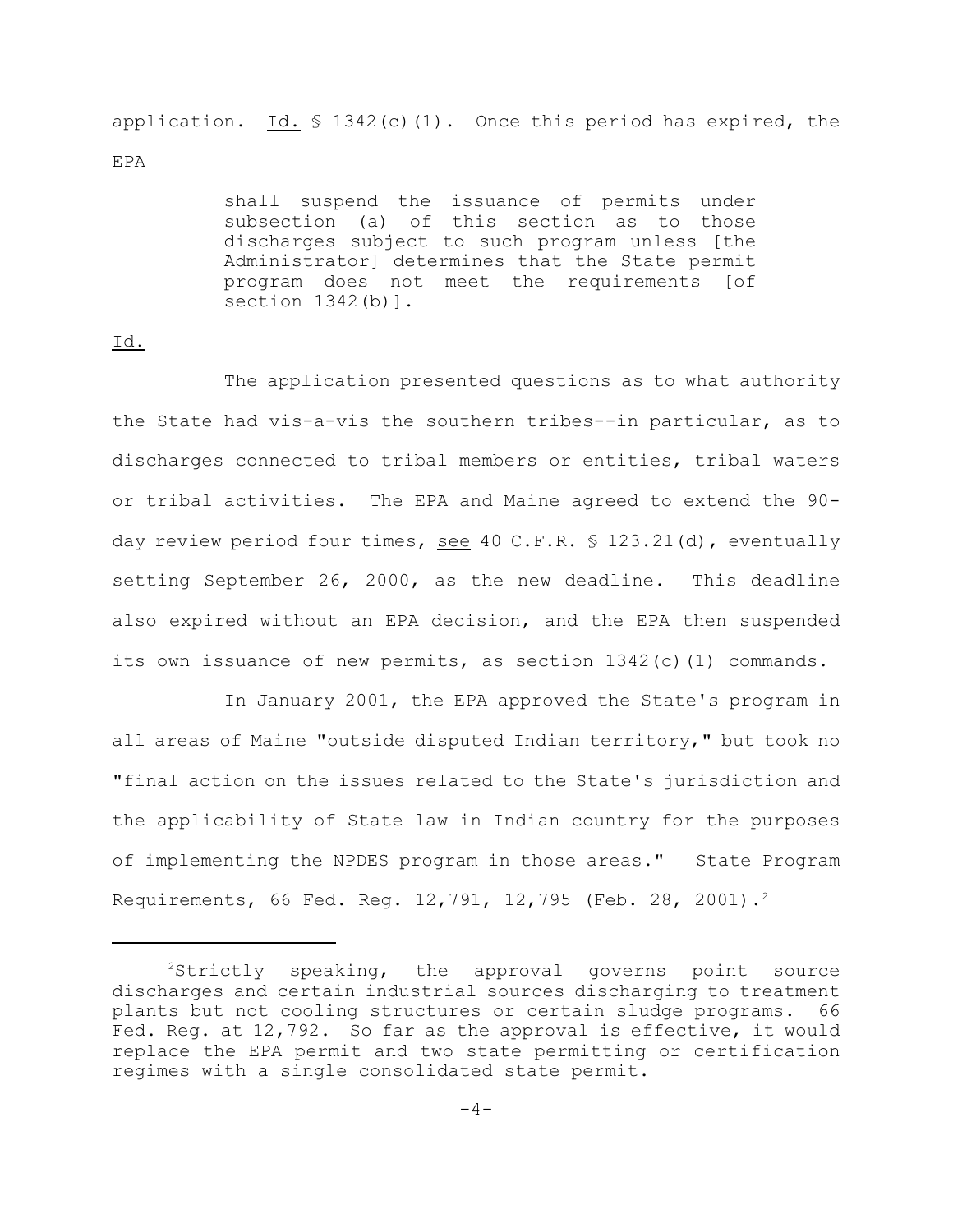Then, in October 2003, the EPA concluded that Maine had authority to regulate nineteen discharge facilities owned by non-Indians located outside, but discharging to boundaries within, the territorial waters of the southern tribes.<sup>3</sup> The EPA reached the same conclusion as to a facility located outside tribal territory but owned and used jointly by the Passamaquoddy Tribe and a neighboring municipality. 68 Fed. Reg. at 65,052, 65,054 & n.4, 65,056.

However, the EPA refused to approve the State's plan as applied to two tribal-owned facilities located on tribal lands and discharging into navigable waters within the southern tribes' territories but which thereafter pass other downstream communities. Id. at 65,066. The EPA found that discharges from these facilities were "immaterial" and had no "substantial effect[] on non-members"; and it concluded that their regulation was an "internal tribal matter" over which the State lacked adequate authority. Id. As to these two facilities, the EPA retained permitting authority. Id.

Additionally, the EPA expressed concern that Maine's permitting program might not ensure water quality standards adequate to protect the southern tribes' right to fish for

 $3$ See State Program Requirements, 68 Fed. Reg. 65,052 (Nov. 18, 2003). The territorial boundaries are disputed but, for purposes of this case, we assume (without deciding) that each of the disputed discharge points lies within the tribes' territories. Id. at 65,054. The discharges from the facilities in question are into navigable waters of the United States, including the Penobscot, St. Croix and Piscatiquis Rivers.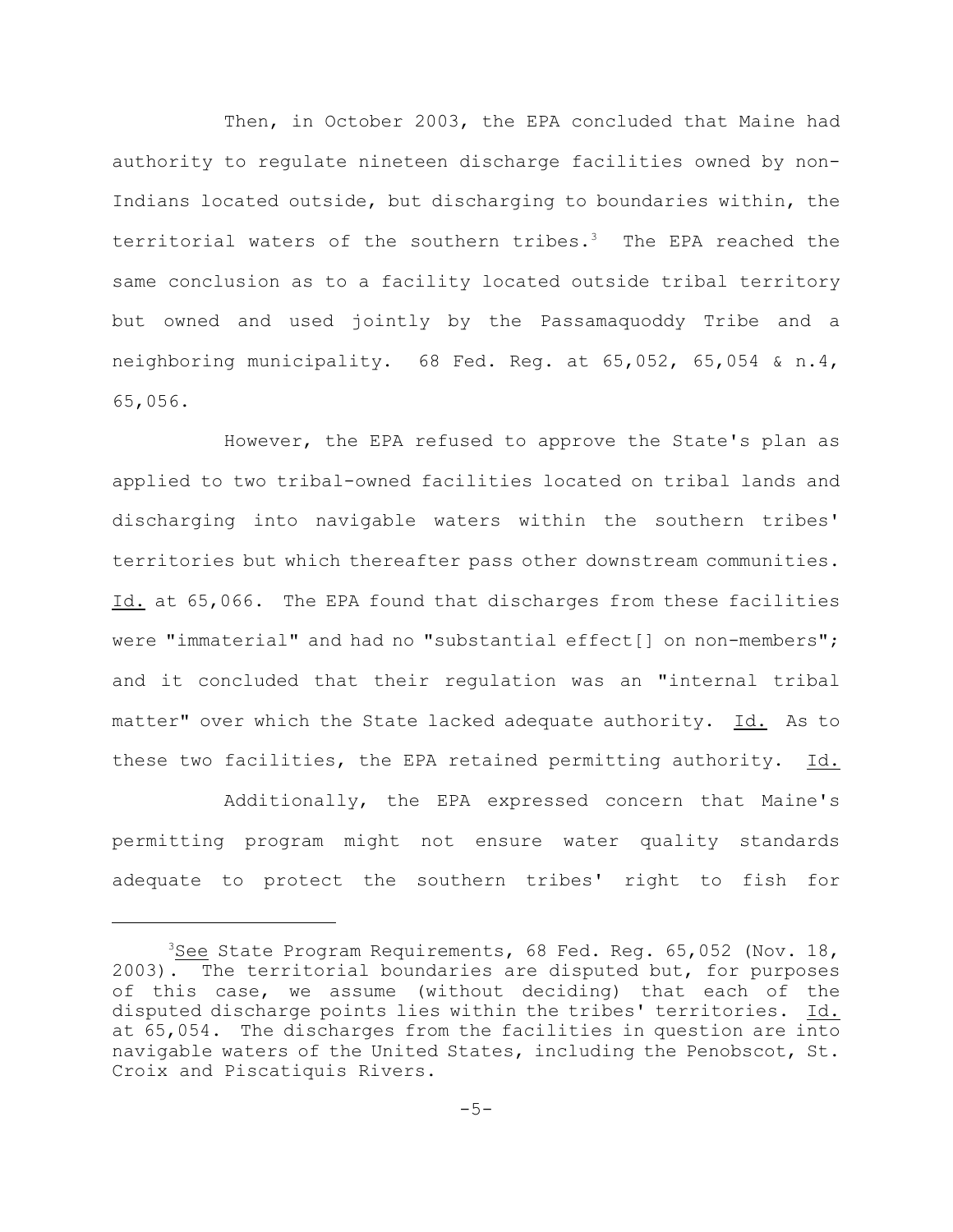individual sustenance, id. at 65,067--a right assertedly guaranteed to the tribes by state law. 30 M.R.S.A. § 6207(4). Citing its authority to object to specific state permits and to retake permitting authority from the states under certain conditions, 33 U.S.C. § 1342(d), the EPA said that it would "require the state to address the tribes' uses consistent with the requirements of the CWA." 68 Fed. Reg. at 65,068.

Petitions for judicial review, which we have consolidated, followed. The southern tribes say that the EPA erred in approving Maine's program as to the nineteen non-tribal facilities that discharge into tribal waters. They argue that the Settlement Acts reserved to the tribes authority (vis-a-vis the State) to regulate pollution by non-Indians within the tribes' territories, and that the EPA has a trust obligation to retain permitting authority to facilitate tribal control over the tribes' natural resources.

For its part, Maine defends the EPA as to the nineteen facilities but contends that the EPA erred in exempting the two tribal-owned facilities from the state permitting program. Several towns and other entities subject to permitting under the Clean Water Act have intervened in favor of Maine's authority; but in addition, they say that state permitting authority as to all the facilities has already come into force by operation of law.

$$
-6-
$$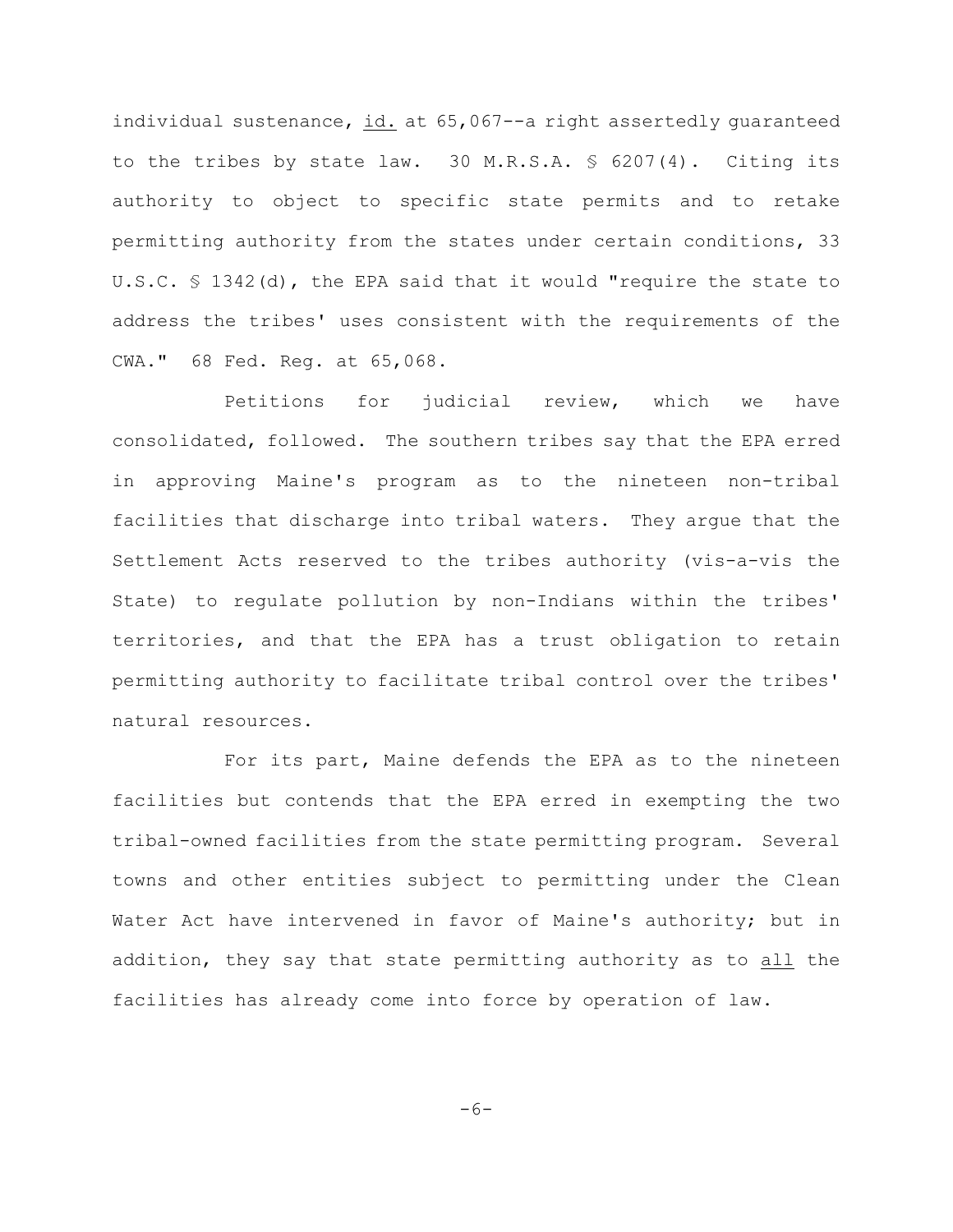Our review is de novo as to issues of law, 5 U.S.C. § 706; Penobscot Air Servs., Ltd. v. FAA, 164 F.3d 713, 718-19 (1st Cir. 1999), except that the EPA gets a measure of deference in applying ambiguous terms in any statute it administers, including the Clean Water Act. Chevron U.S.A. Inc. v. Natural Resources Defense Council, Inc., 467 U.S. 837, 842-44 (1984). As to factual matters, the EPA is entitled to deference unless its findings are unreasonable. Adams v. EPA, 38 F.3d 43, 49 (1st Cir. 1994).

The extent of Maine's authority as to the southern tribes has a unique history. In the later  $18<sup>th</sup>$  and early  $19<sup>th</sup>$  centuries, Maine was part of Massachusetts and agreements between Massachusetts and Maine tribes appeared to surrender much or all of the tribes' aboriginal sovereignty. H.R. Rep. 96-1353, at 12 (1980), reprinted in 1980 U.S.C.C.A.N. 3786, 3787. Until the 1970s, Maine and its courts considered the tribes to be "as completely subject to the state as any other inhabitants can be." State v. Newell, 24 A. 943, 944 (Me. 1892). Similarly, the federal government had "repeatedly denied that it had jurisdiction over or responsibility for the [Maine tribes]." 25 U.S.C. § 1721(a)(9).

In the 1970s, the Passamaquoddy Tribe filed a lawsuit laying claim to much of the entire territory of Maine, arguing that its agreements with Massachusetts were invalid because never approved by Congress. When the suit was successful as to the latter issue, Bottomly v. Passamaquoddy Tribe, 599 F.2d 1061, 1065

-7-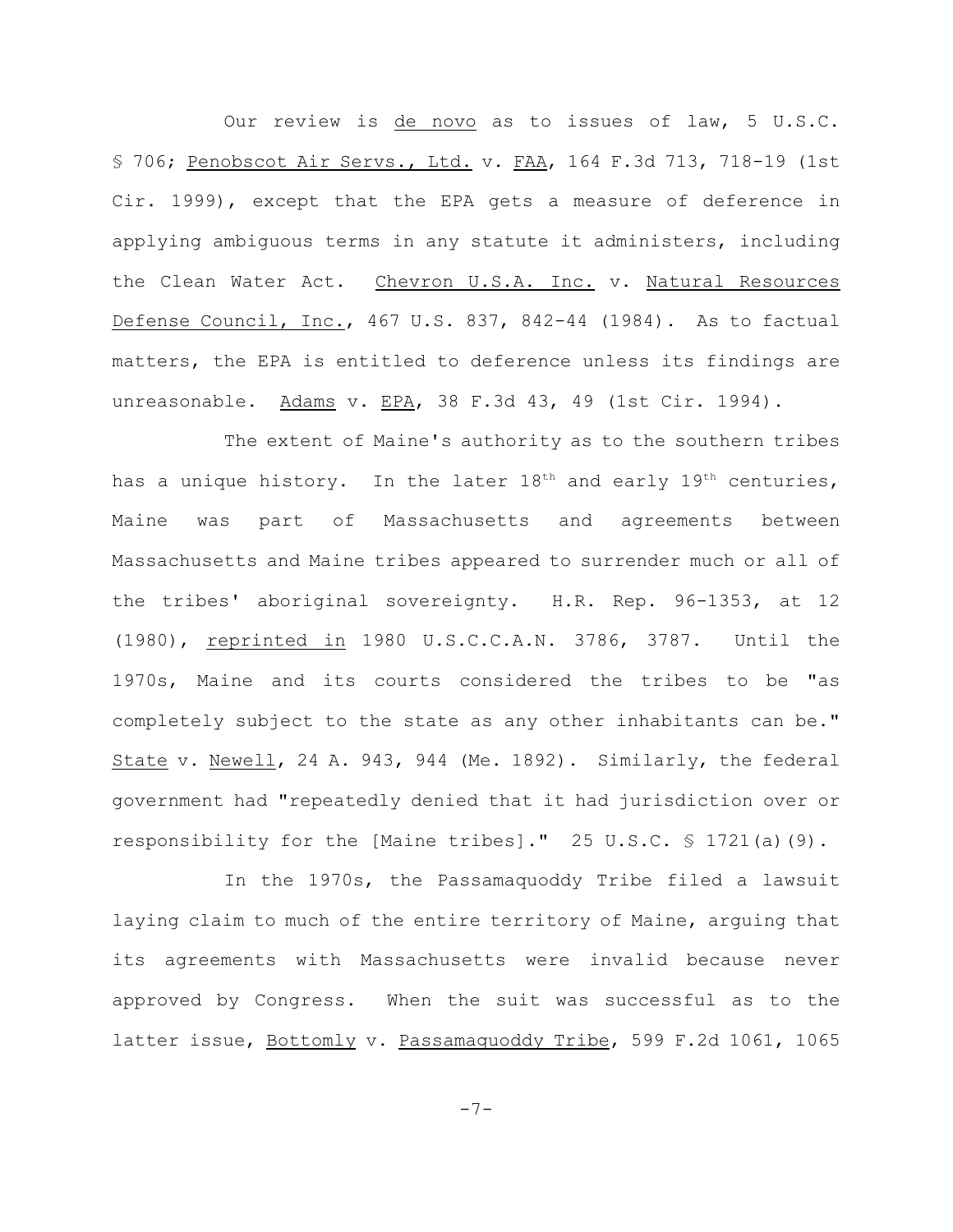(1st Cir. 1979), Maine--with federal support--negotiated a compromise with the Passamaquoddy Tribe and the Penobscot Nation. This was reflected in a 1980 Maine statute, ratified by a federal statute also in 1980, collectively, "the Settlement Acts," note 1, above.

For the southern tribes, the Settlement Acts "confirmed [their] title to designated reservation lands, memorialized federal recognition of [their] tribal status, and opened the floodgate for the influx of millions of dollars in federal subsidies." Passamaquoddy Tribe v. Maine, 75 F.3d 784, 787 (1st Cir. 1996). The Settlement Acts also protected to a limited extent the southern tribes' sovereignty by "recognizing their power to control their internal affairs and by withdrawing the power which Maine previously claimed to interfere in such matters." H.R. Rep. No. 96-1353, at 15.

In Maine's favor, the Settlement Acts extinguished the tribes' remaining claims to vast tracts of Maine land, 25 U.S.C. § 1723, and extended state authority well beyond what is customary for Indian tribes elsewhere in the United States. Of particular importance, the Maine statute, ratified by the federal one, provided that "with very limited exceptions," Akins v. Penobscot Nation, 130 F.3d 482, 484 (1st Cir. 1997), the southern tribes would be "subject to" Maine law;

> and any lands or natural resources owned by them [or] held in trust for them . . . shall

> > -8-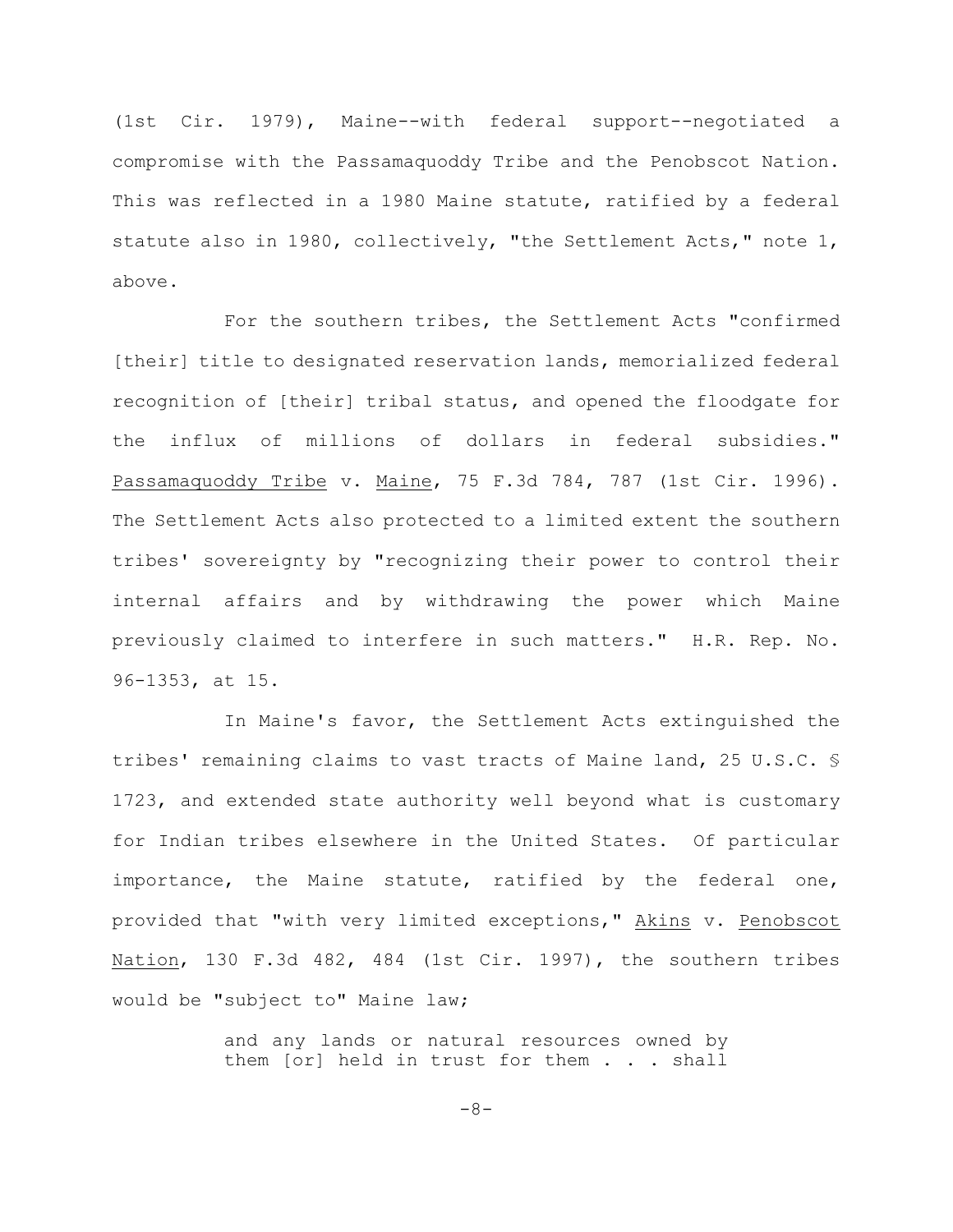be subject to the laws of the State and to the civil and criminal jurisdiction of the courts of the State to the same extent as any other person . . . or natural resources therein.

30 M.R.S.A. § 6204.<sup>4</sup>

In this, and in a number of other respects described below, Maine's power over the southern tribes greatly narrows ordinary tribal sovereignty vis-a-vis state law. Yet, professedly in recognition of the southern tribes' remaining inherent sovereignty, H.R. Rep. 96-1353, at 15, the Settlement Acts provide that, for the Penobscot Nation and the Passamaquoddy Tribe, "internal tribal matters" are not "subject to regulation by the State." 30 M.R.S.A. § 6206(1). This qualification does not apply to other Maine tribes, who are fully subject to Maine law.

On its face, section 6204's reservation of authority over the tribes' lands and natural resources, "to the same extent as any other person," might appear explicitly to satisfy the requirements of the Clean Water Act that a state seeking to issue its own permits have "adequate authority to carry out the described [state

 $4$ The jurisdiction-allocating provisions of the federal statute provide in similar terms that the "Passamaquoddy Tribe, the Penobscot Nation, and their members, and the land and natural resources owned by, or held in trust [for them] . . . shall be subject to the jurisdiction of the State of Maine to the extent and in the manner provided in the Maine Implementing Act and that Act is hereby approved, ratified, and confirmed." 25 U.S.C. § 1725(b)(1). "[L]and or natural resources" include "water and water rights." Id. § 1722(b). Accord 30 M.R.S.A. § 6203(3).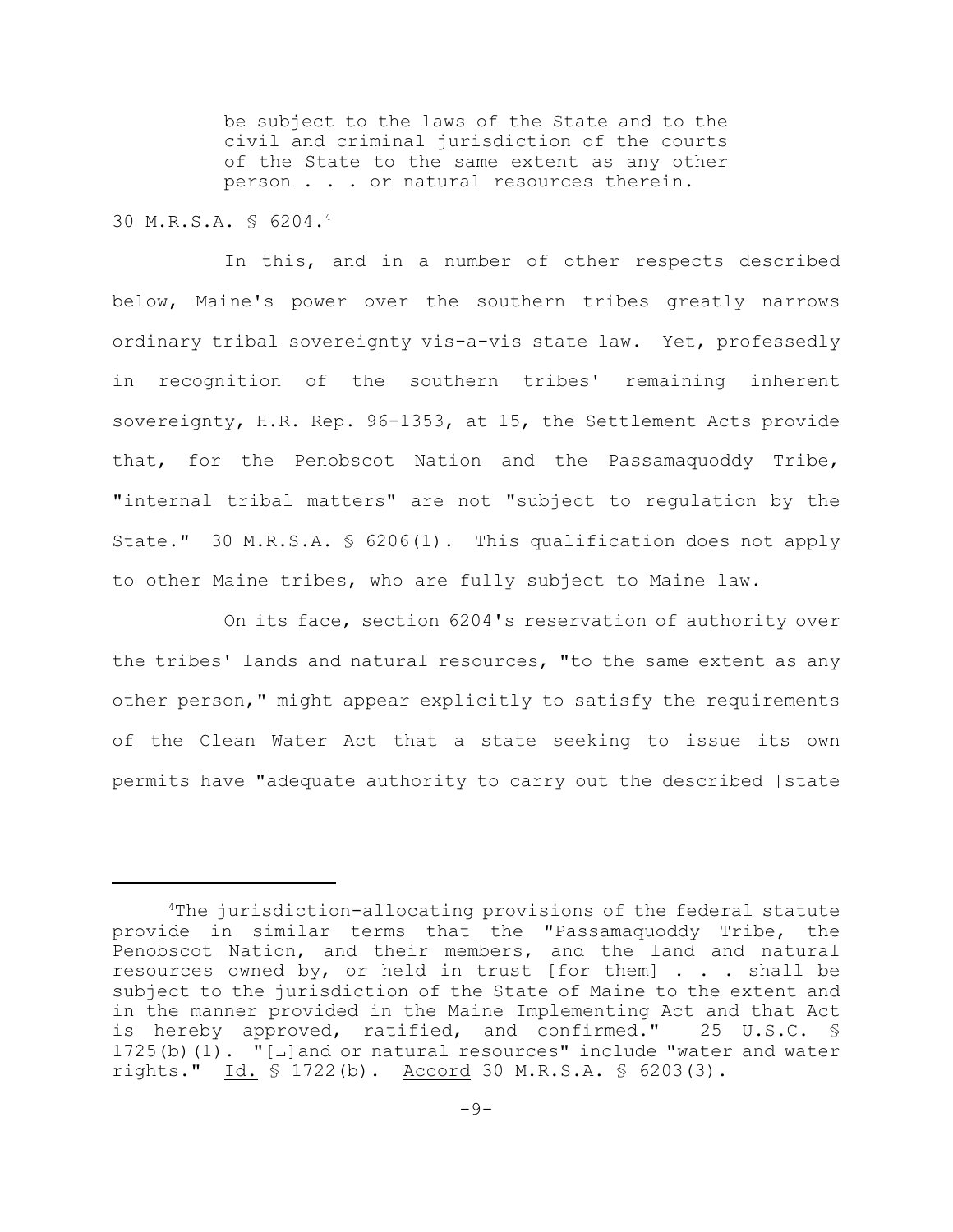permitting] program." 33 U.S.C. § 1342(b). On several grounds, the southern tribes argue otherwise.

The southern tribes' broadest claim is that their inherent sovereignty remains intact and therefore state regulatory power over their lands is exceedingly limited. The premise is mistaken: the explicit language of the Settlement Acts establishes state authority that far exceeds what is normal for Indian tribes to which no such legislation applies. 30 M.R.S.A. § 6206(1). As Akins explained, 130 F.3d at 484, the southern tribes are subject to the laws of Maine with "very limited exceptions." This markedly contrasts with the status of Indian tribes in other states not subject to the Settlements Acts. E.g., Santa Clara Pueblo v. Martinez, 436 U.S. 49, 63-64 (1978).

In addition to Maine's explicit authority over tribal lands and natural resources, the Settlement Acts expressly divested the Maine tribes of sovereign immunity, 25 U.S.C. § 1725(d), and with limited exceptions, made the Maine tribes subject to the general criminal and civil law of Maine even with respect to activities carried out on tribal lands. 25 U.S.C.  $\frac{1}{5}$  1725(a),  $\circ$ ); 30 M.R.S.A. § 6204. Underscoring these limitations, special provisions protect Maine law against inadvertent preemption by

 $-10-$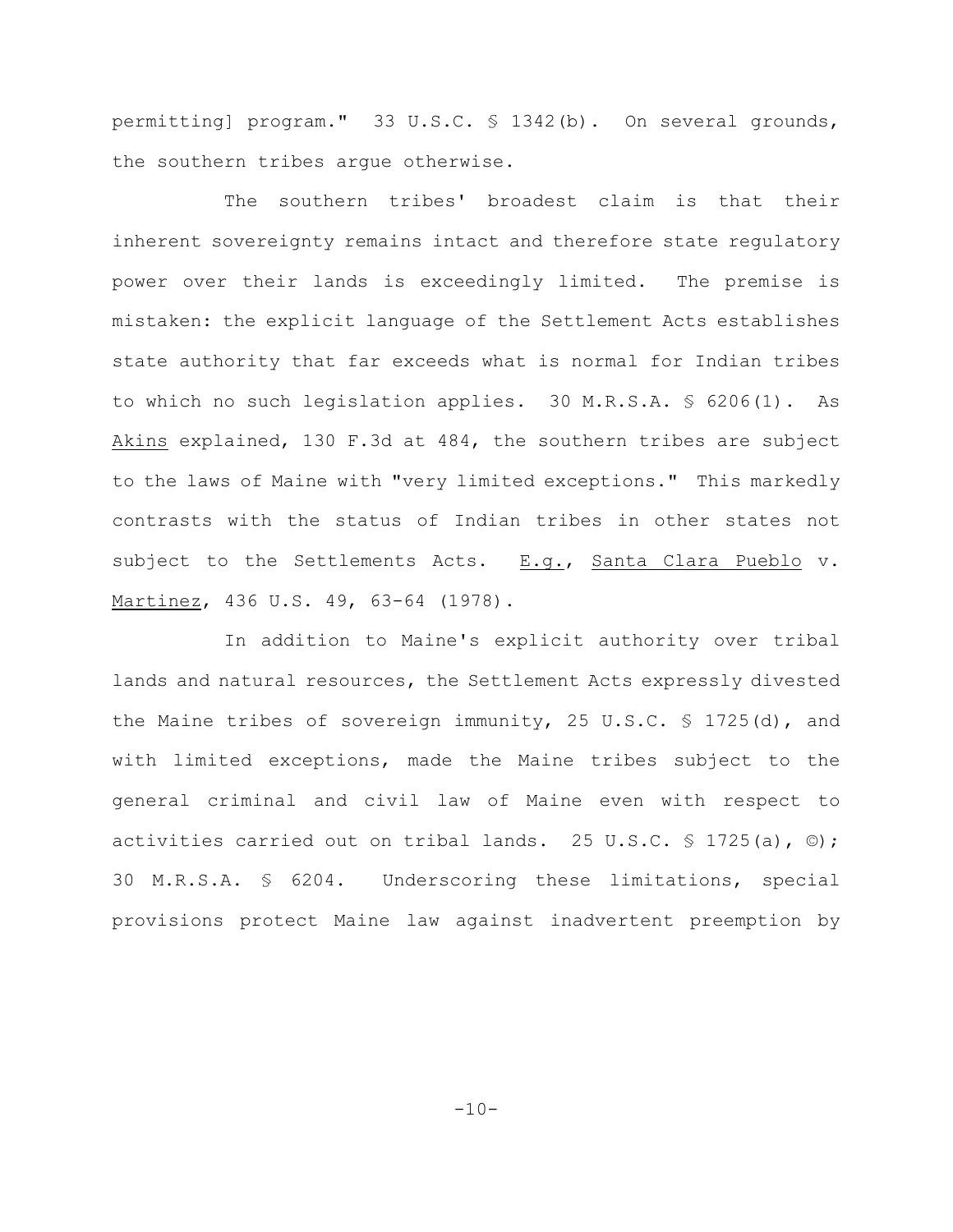present and future federal statutes affecting other tribes. 25 U.S.C. §§ 1725(h), 1735(b); Passamaquoddy Tribe, 75 F.3d at 787.<sup>5</sup>

The southern tribes cite to House and Senate reports referring to the sovereignty of the Maine tribes as equal to that of other Indian tribes, H.R. Rep. 96-1353 at 14; S. Rep. 96-957 at 14 (1980), but the reports are referring to the view adopted by the Bottomly decision--which preceded and indeed precipitated the Settlement Acts. See 68 Fed. Reg. at 65,060. And the Settlement Acts were a compromise by which land claims were limited, federal funds paid over, and the authority of the tribes and the State redefined on a new basis, closer to Maine's historic treatment rather than the full sovereignty asserted by the tribes.

This temporal distinction is borne out explicitly in a passage in the Senate Report, adopted as well in the House Report. This makes clear that the statutory compromise "extended" state power over "Indian territory"--thereby reviving the pre-litigation state of affairs--with the caveat that tribal sovereignty would be "strengthened" to the extent of withdrawing Maine's prior assertion of authority over "internal affairs." S. Rep. 96-956 at 14; H.R. Rep. 96-1353 at 15.

<sup>&</sup>lt;sup>5</sup>When in 1987 Congress empowered Indian tribes generally to apply for "treatment as state" status under the Clean Water Act, 33 U.S.C. § 1377(e), including permitting authority, the legislative history noted that "tribes addressed by the [federal] Settlement Act are" excluded. 133 Cong. Rec. H131 (Jan. 7, 1987); reprinted in 1987 U.S.C.C.A.N. 5, 43.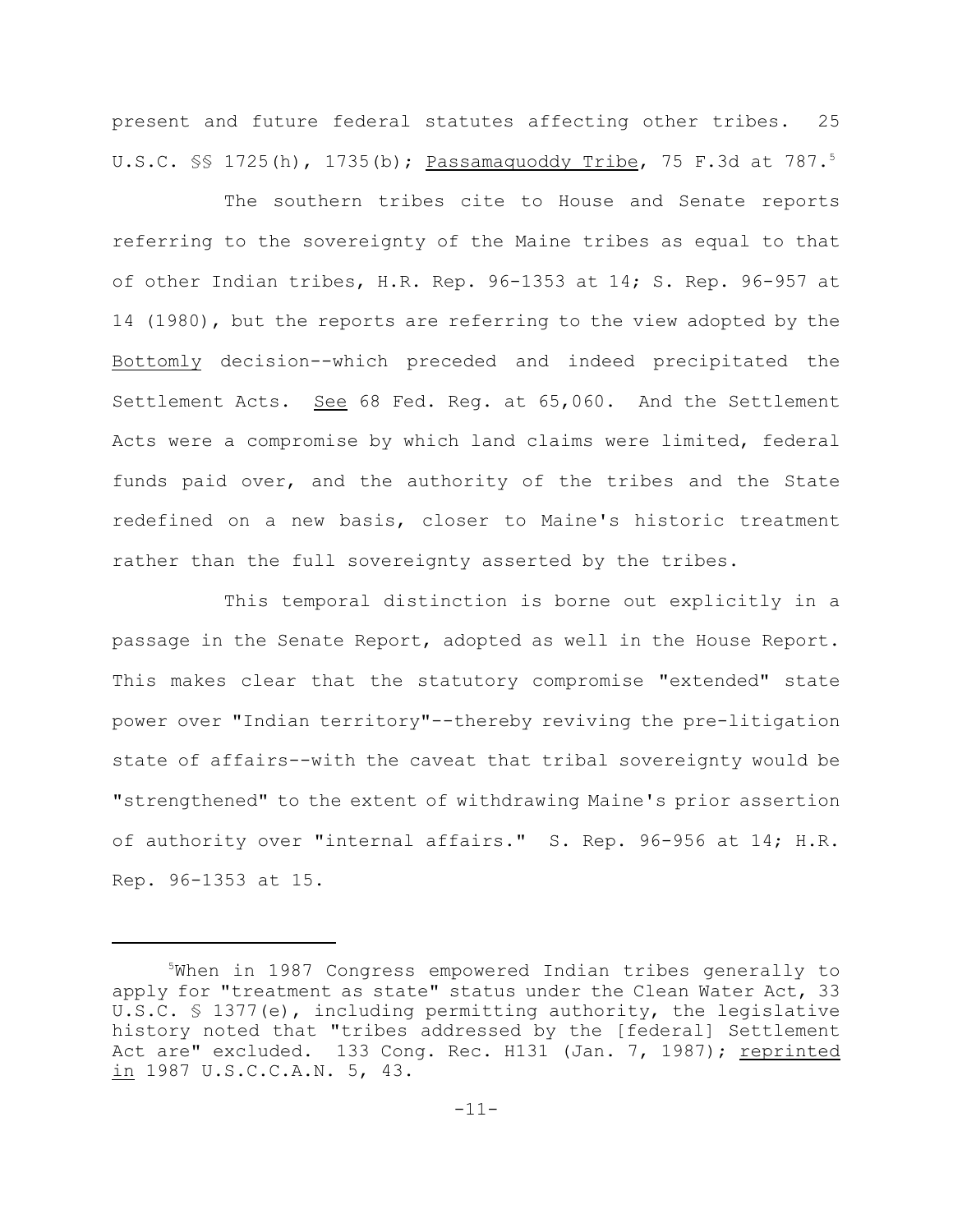The southern tribes say that state authority over land and water resources can coexist with tribal authority, pointing to certain provisions of the Settlement Acts that explicitly make state authority "exclusive." $6$  So, the tribes say, the existence of Maine's authority does not automatically negate concurrent tribal authority over the same subject matter. But the question here is whether Maine has adequate authority to implement permitting as to the tribes' lands, and section 6204 on its face is about as explicit in conferring such authority as is possible. What the tribes might do if Maine did not legislate is beside the point.

The southern tribes' concurrency argument would have bite only if their own "concurrent" regulatory authority, if it existed, took priority over enacted Maine law. But this would turn on its head the explicit language of the Settlement Acts giving Maine authority over land and water resources in the tribes' territories. If there is "concurrent" jurisdiction at all, it is subordinate to Maine's overriding authority to act within the scope of section 6204, which clearly includes Maine's power to regulate discharge permitting consistent with the Clean Water Act.

At the time the Settlement Acts were adopted, the Interior Department, largely responsible for relations with Indian tribes, told Congress that the southern tribes' lands would

See 25 U.S.C.  $\frac{1727(f)}{f}$  (child custody on a temporary basis); 30 M.R.S.A. § 6206(3) (violations of tribal ordinances by nonmembers); id. §§ 6209-A(1), 6209-B(1) (serious crimes).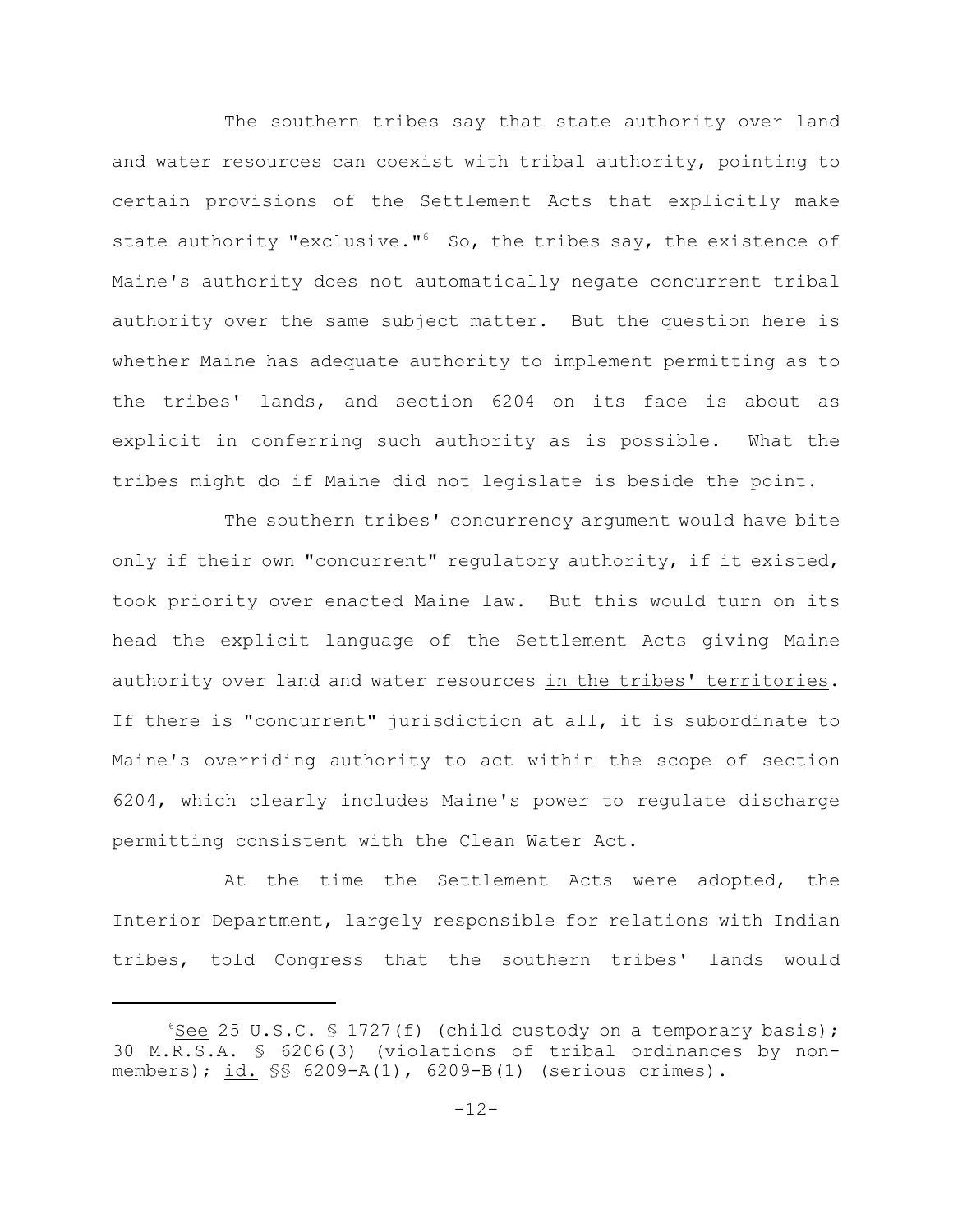generally be subject to Maine law. H.R. Rep. 96-1353 at 28 (report of the Department of the Interior). The Senate Report, adopted by the House Report, declared that "State law, including but not limited to laws regulating land use or management, conservation and environmental protection, are fully applicable as provided in [the proposed bill] and Section 6204 of the Maine Implementing Act." S. Rep. 96-957 at 27; H.R. Rep. 96-1353 at 20.

The Settlement Act contains an explicit statement that the southern tribes are to be treated as municipal corporations. 30 M.R.S.A. 6206(1). This status, not conferred on two other Maine tribes, is effectively a grant of local police powers. But in Maine (as elsewhere) municipal authority can be overridden by comprehensive state-wide law: home rule authority gives way in areas "preempted by comprehensive state-wide schemes." Camden & Rockland Water Co. v. Town of Hope, 543 A.2d 827, 830 (Me. 1988). The state permitting scheme is just such a statute.

There is one pertinent and explicit exception to the Settlement Act's affirmations of state power, and our immediate task is to apply it to the present facts. The Maine implementing statute, ratified by Congress, says generally that the tribes have within their territories the rights and duties "of a municipality" (such as "to enact ordinances and collect taxes") and are "subject to the laws of [Maine],

> provided, however, that internal tribal matters, including membership in the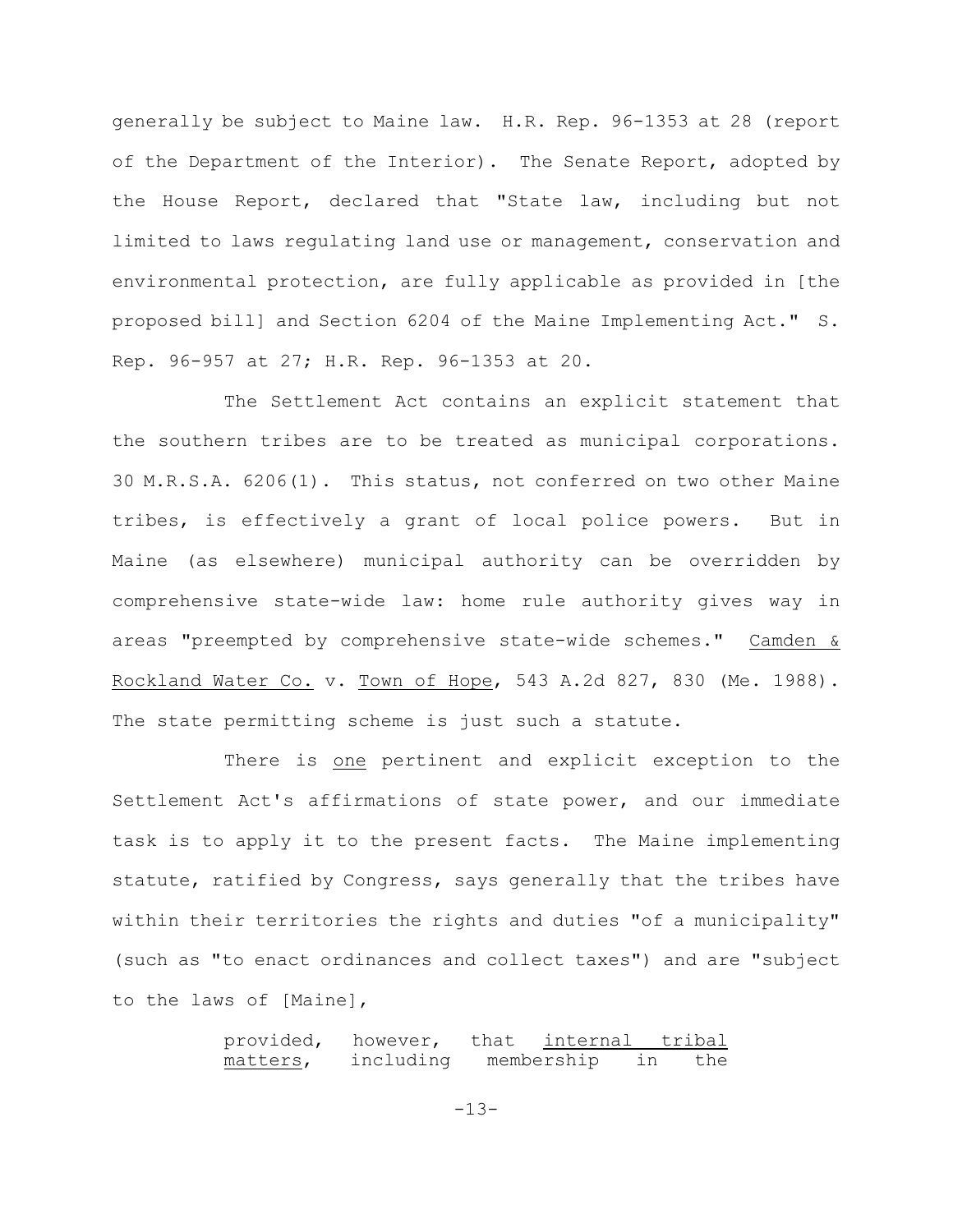respective tribe or nation, the right to reside within the respective Indian territories, tribal organization, tribal government, tribal elections and the use or disposition of settlement fund income shall not be subject to regulation by the State.

30 M.R.S.A. § 6206(1) (emphasis added).

The tribes read the italicized phrase broadly, as encompassing discharges into navigable waters within tribal boundaries, even by the nineteen non-Indian facilities located outside those boundaries. Maine denies that the phrase applies even to the two tribal facilities that discharge into tribal waters. And the EPA adopts a middle ground, treating the discharges by the two tribal facilities as an "internal tribal matter" because--given the size of the discharge plumes--they have no "substantial effect[] on non-members."

The phrase "internal tribal matters," taken wholly in the abstract, is assuredly vague. But the background rule is that Maine law on natural resources governs the tribes and their territories. Section 6204 says this explicitly and it is underscored by 25 U.S.C. § 1725(h), providing that "no law or regulation of the United States . . . which affects or preempts the civil, criminal, or regulatory jurisdiction of the State of Maine, including, without limitation, laws of the State relating to land use or environmental matters, shall apply within the State."<sup>7</sup>

The Senate Report stated that "for example, although the federal Clean Air Act, 42 U.S.C. § 7474, accords special rights to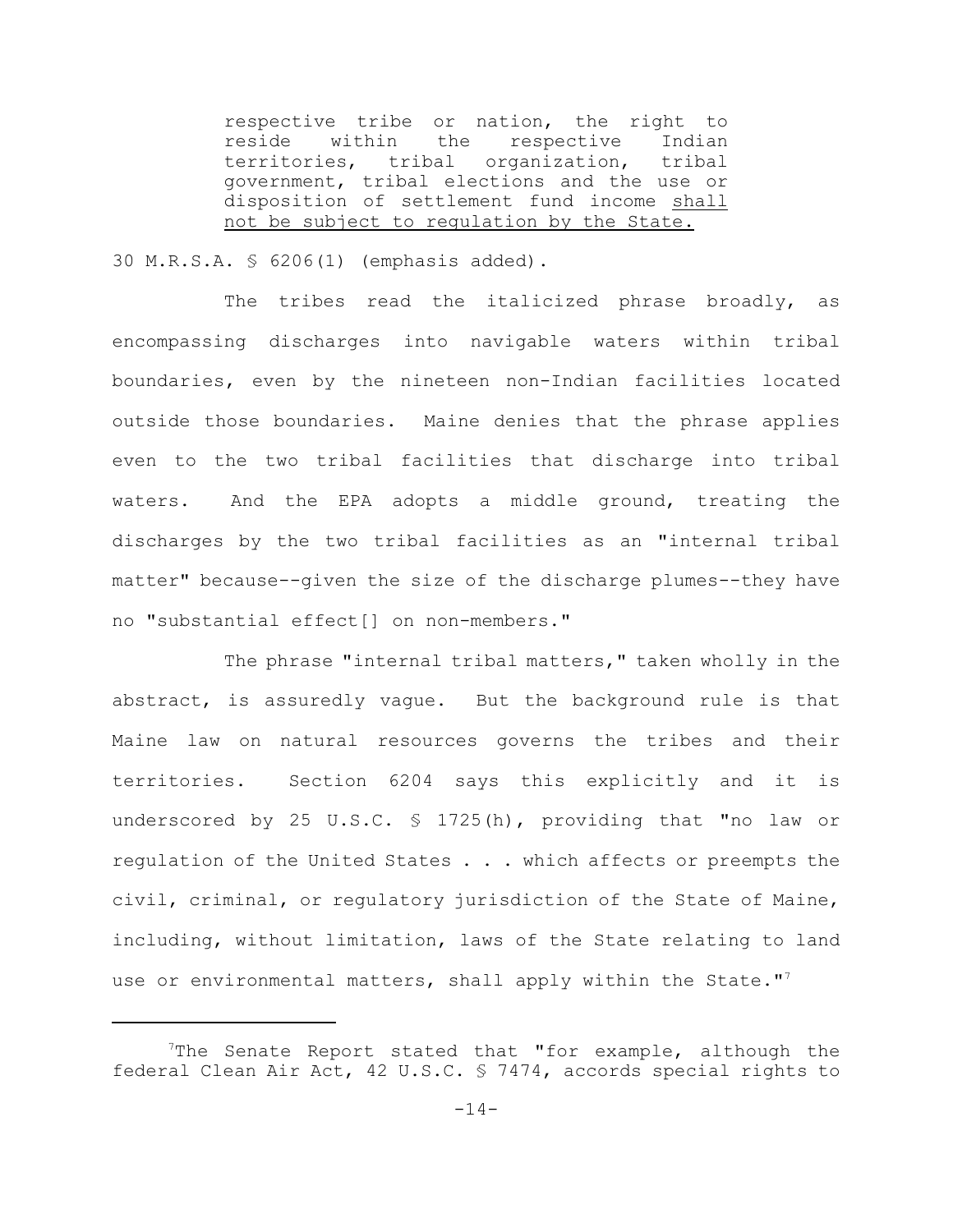Then, in exempting internal affairs, the statute gives four statutory examples of internal affairs--tribal membership, residence in tribal territory, elections and use of settlement funds. These are not exclusive, Akins, 130 F.3d at 486, but they are indicative of what the statute means by "internal tribal matters." Penobscot Nation v. Stilphen, 461 A.2d 478, 489 (Me. 1983). In ordinary statutory construction, the proviso thus reserves to the tribe matters pertaining to tribal membership and governance structure, expenditure of fund income and other matters of the same kind, see United States v. McKelvey, 203 F.3d 66, 71 (1st Cir. 2000); but it does not displace general Maine law on most substantive subjects, including environmental regulation.

This court has only two decisions directly construing the phrase "internal tribal matters" as applied to Maine tribes. Akins, 130 F.3d 482; Penobscot Nation v. Fellencer, 164 F.3d 706 (1st Cir. 1999). In the former, the right of a tribal member residing outside the territory to wood from Indian land was held not subject to due process and equal protection rules otherwise applicable to state action, Akins, 130 F.3d at 483-84, 490; in the latter, we said that a dismissed employee of the tribal government

Indian tribes and Indian lands, such rights will not apply in Maine because otherwise they would interfere with State air quality laws which will be applicable to the lands held by or for the benefit of the Maine Tribes. This would also be true of police power laws on such matters as safety, public health, environmental regulation or land use." S. Rep. 96-957 at 31.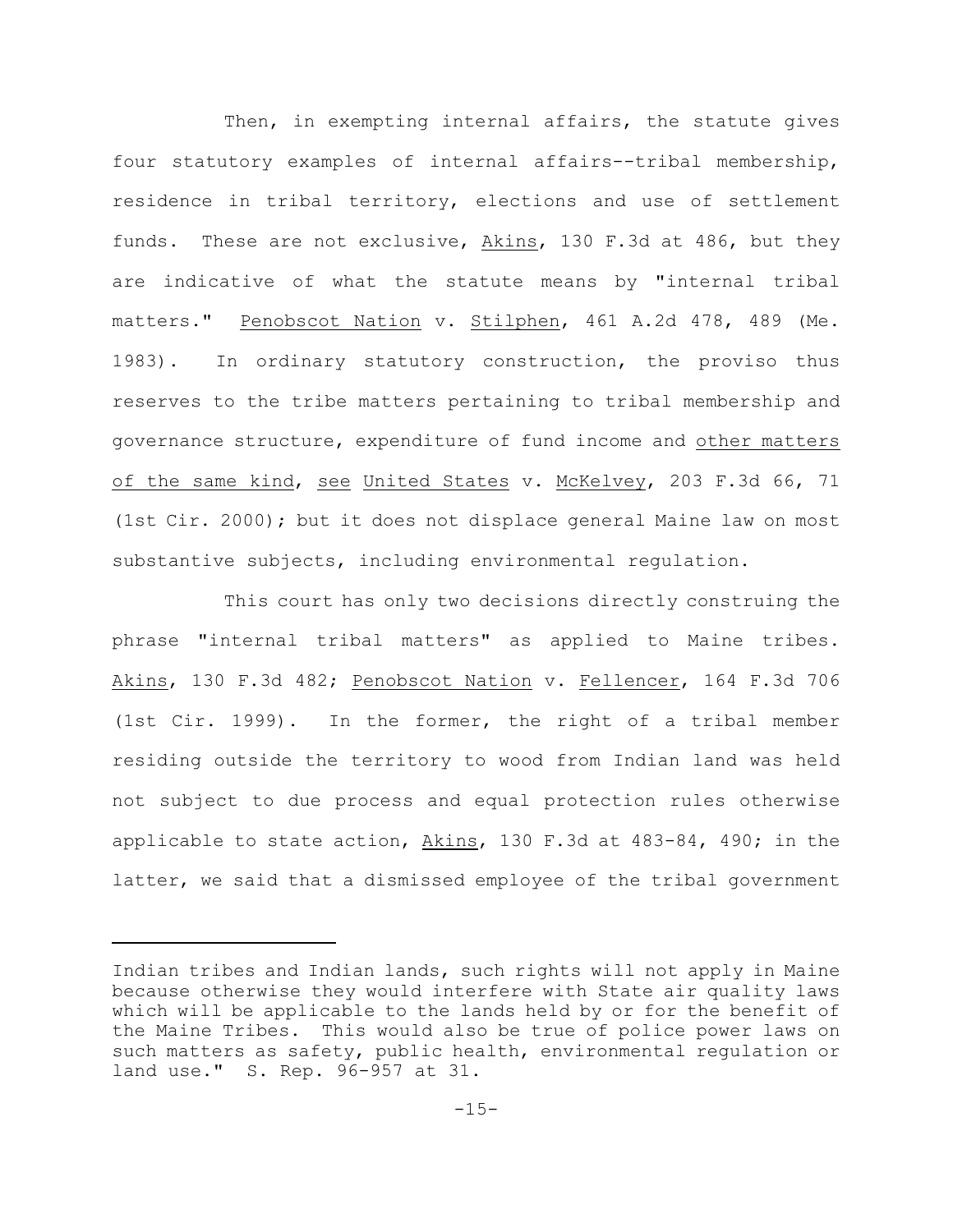could not sue under state law claiming discrimination. Fellencer, 164 F.3d at 707.

In both those cases, unlike this case, Maine disclaimed any interest in regulation or superintendence. Akins, 130 F.3d at 488; Fellencer, 164 F.3d at 710-11. By contrast, in the present case, Maine affirmatively asserts authority as to both tribal and non-tribal land to regulate discharges into navigable waters. The Settlement Act provisions just quoted affirm that power. If the internal affairs exemption negated so specific a ground of state authority, it is hard to see what would be left of the compromise restoration of Maine's jurisdiction.

Thus, we readily uphold the position of the EPA and Maine that the nineteen non-Indian discharge sources draining into tribal waters can be regulated by the state. The only real question is the EPA's carve-out of the two source points that are on tribal lands and are owned by tribe entities; these do drain into navigable waters within what we assume to be tribal land. The EPA said that because the two sources have insignificant consequences for non-members, they are exempt from state regulation.

If the EPA were construing the Clean Water Act, we would under Chevron, 467 U.S. at 842-44, owe deference to its coverage determination; but the Settlement Acts, which we treat as a matter of federal law, are not within its purview. So we accept the EPA's

-16-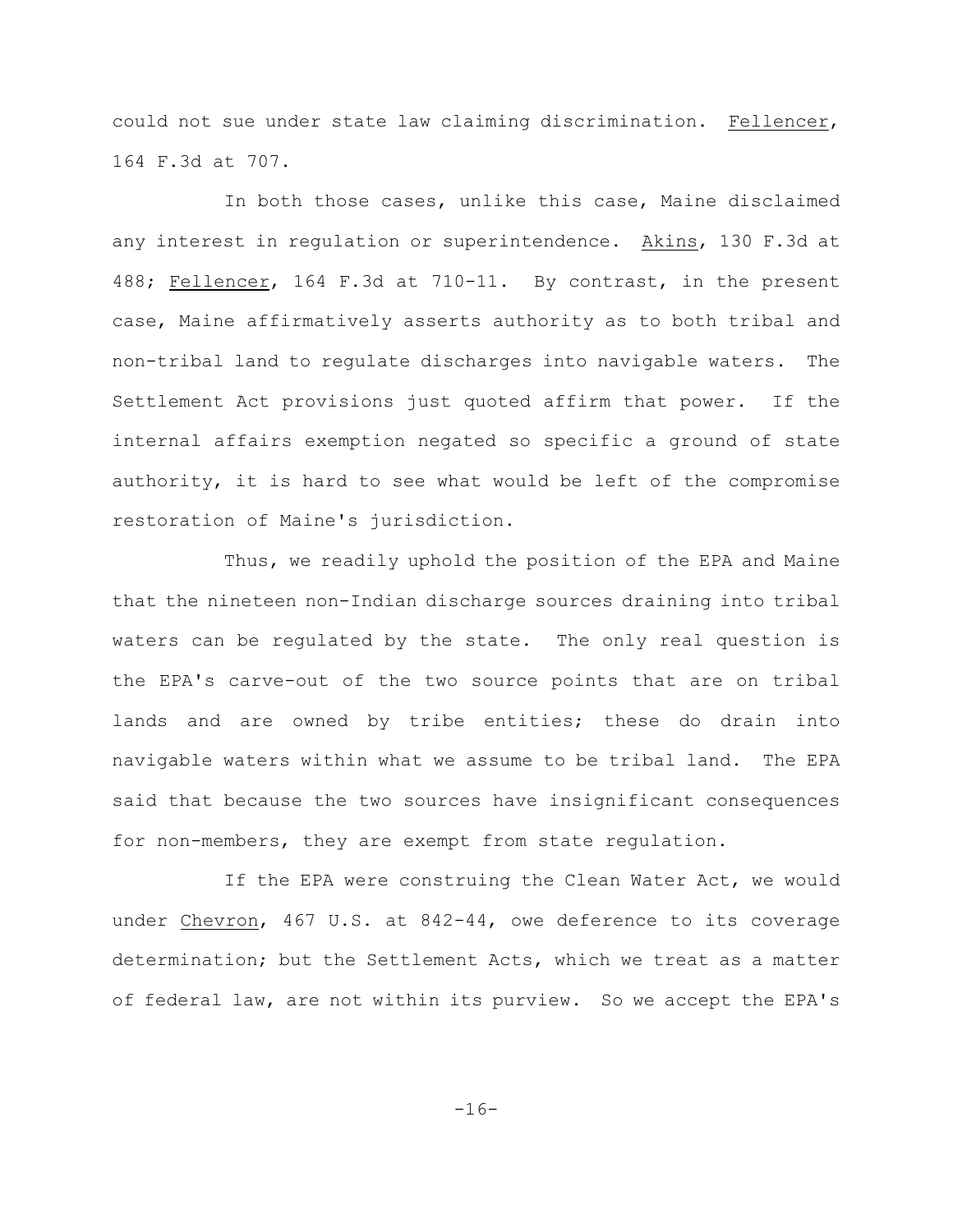factual premise as to the impact of the discharges<sup>8</sup> but not the EPA's legal characterization. An Interior Department opinion letter to the EPA, although supporting the southern tribes' claims as to all of the facilities, which is not independently authoritative,  $9$  appears to be in tension with Interior Department testimony given to Congress when the Settlement Acts were being considered.<sup>10</sup>

In our view, the Settlement Acts make ordinary Maine law apply, even if only tribal members and tribal lands are affected in the particular case, unless the internal affairs exemption applies; and the scope of that exemption is determined by the character of the subject matter. Discharging pollutants into navigable waters

 $8$ "EPA acknowledges there is the potential for an impact on non-members outside the Indian Territories. The Agency finds, however, that the discharges from these facilities are quite small, especially in relation to the total volume of the major water ways that receive the discharges. There is one tribal discharge permitted on each of two different reservations, so there is no cumulative effect from a cluster of tribal point sources. Therefore, the likely impact on downstream water quality is extremely limited." 68 Fed. Reg. at 65,065.

 $^9$ Christensen v. Harris County, 529 U.S. 576, 587 (2000) ("[I]nterpretations contained in formats such as opinion letters are 'entitled to respect' . . . but only to the extent that those interpretations have the 'power to persuade.'" (citations omitted)).

 $10$ See, e.g., the then Interior Secretary's statement to Congress that the Settlement Acts were "intended to effectuate the broad assumption of jurisdiction over Indian land by the State of Maine." H.R. Rep. 96-1353 at 28 (report of the Department of the Interior).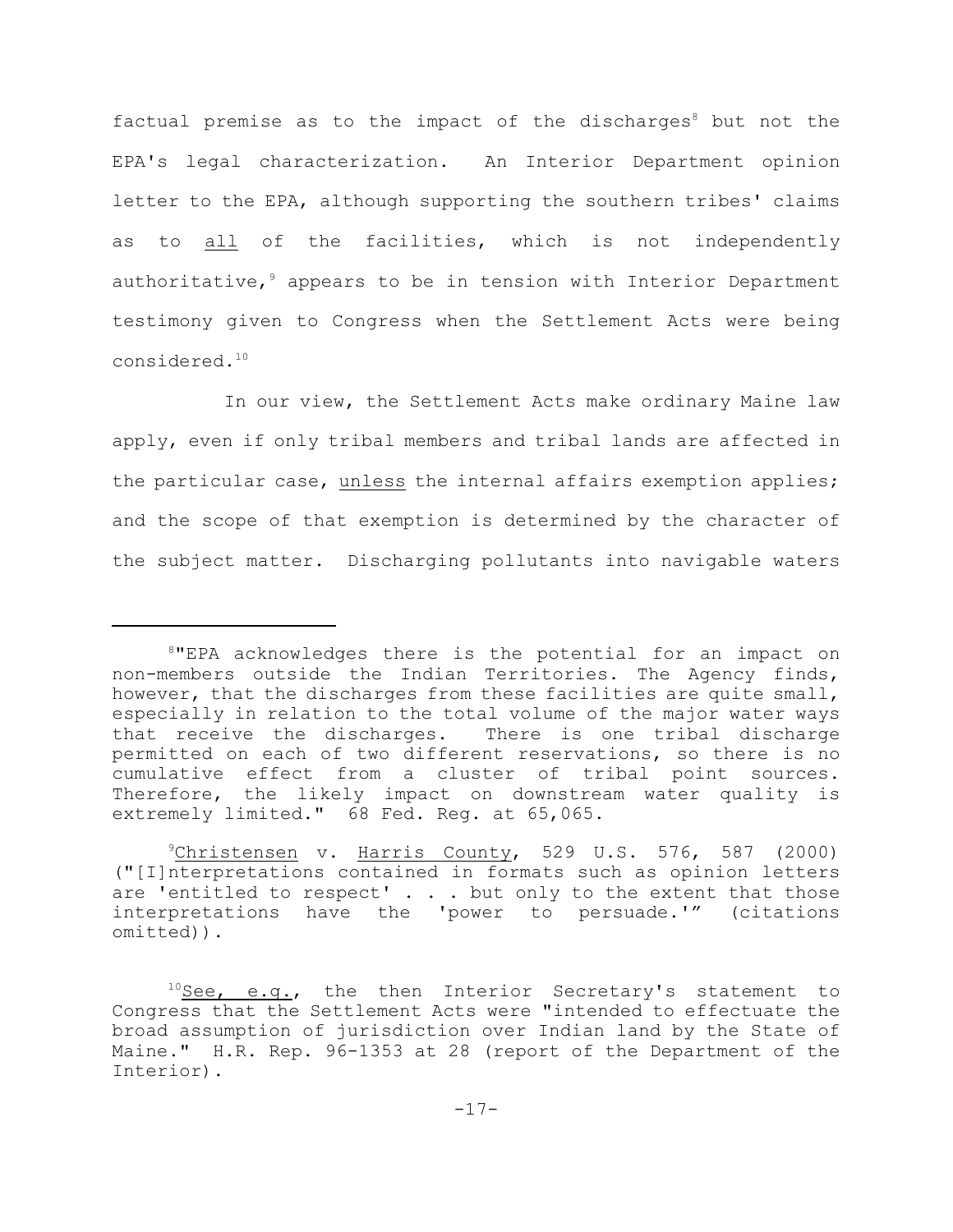is not of the same character as tribal elections, tribal membership or other exemplars that relate to the structure of Indian government or the distribution of tribal property.

Fellencer and Akins have been read by the EPA to establish an open-ended balancing test by which every case is decided by an ad hoc weighing of tribal interests against Maine interests. 68 Fed. Reg. at 65,066. But these decisions involved issues arguably close to the (perhaps blurred) statutory borderline, and even there we said that the weighing of such considerations was only "one source of guidance." Fellencer, 164 F.3d at 709. Discharging pollutants into navigable waters is not a borderline case in which balancing, Akins, 130 F.3d at 486-87, 488, or ambiguity canons, Fellencer, 164 F.3d at 709, can alter the result.

In addition to the internal affairs exception, the southern tribes point to 25 U.S.C. § 1724(h), which reads:

> Land or natural resources acquired by the secretary in trust for the [tribes] shall be managed and administered in accordance with terms established by the respective tribe or nation and agreed to by the Secretary in accordance with section 450f of this title, or other existing law.

The tribes say that the phrase "shall be managed and administered" acknowledges their regulatory authority, concurrent with that of the Secretary, over their natural resources.

-18-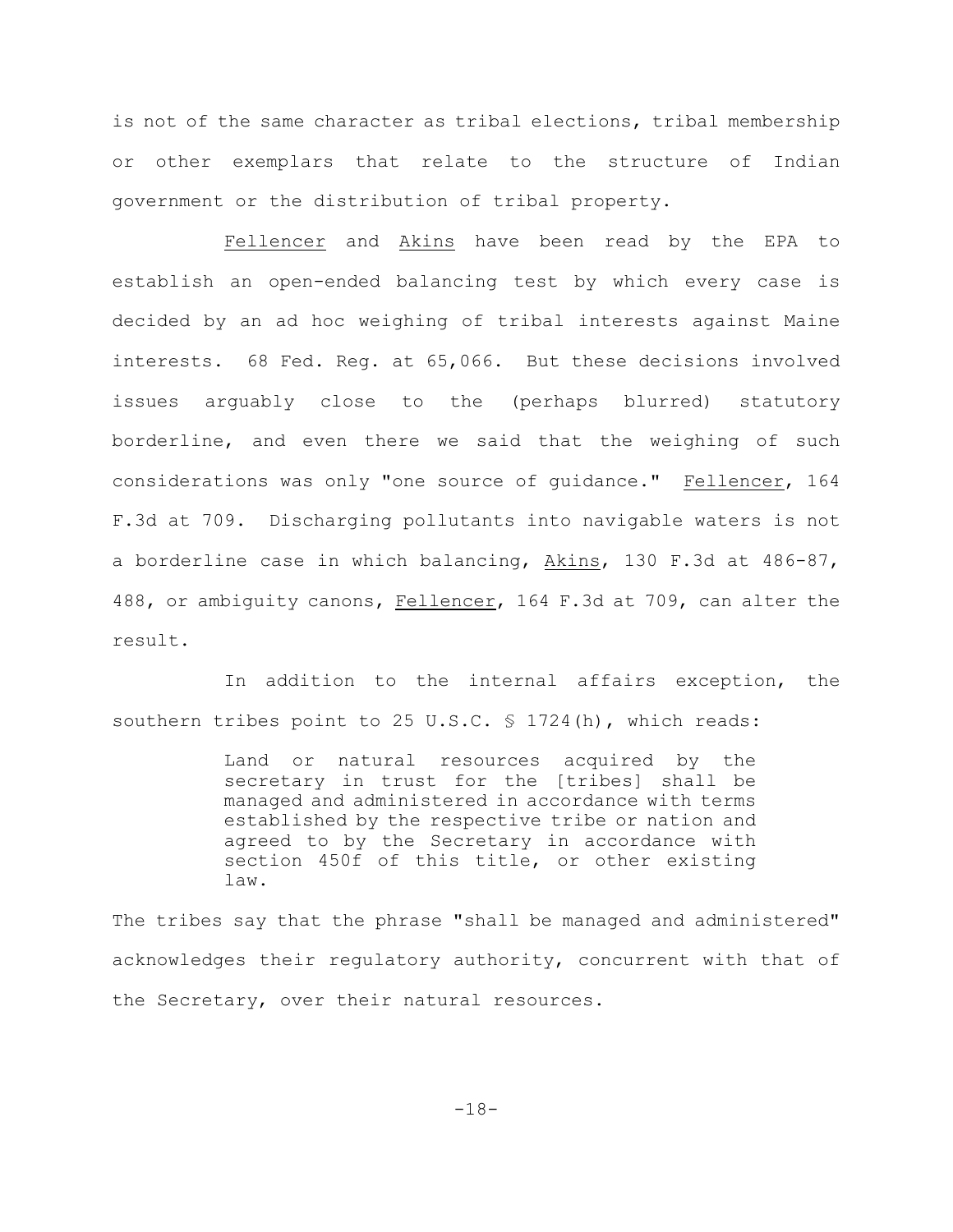This argument misreads section 1724(h). The basic jurisdictional allocation in the federal Settlement Act is contained in section 1725, which makes Maine law generally applicable to all of the Maine tribes and tribal lands save that, in the case of the southern tribes, the Maine Implementing Act controls by cross-references; and it, as already described, does no more than give those tribes municipal powers and reserves tribal authority over internal tribal matters. 25 U.S.C.  $\frac{1}{5}$  1725(b)(1).

Pertinently, the Senate Report said that section 1725(h) intended that even federal laws according special status or rights to tribes "would not apply within Maine if they conflict with the general civil, criminal, or regulatory laws" of Maine. S. Rep. 95- 957 at 31. It noted that Maine law would trump a Clean Air Act provision providing tribes special rights, and it continued: "This would also be true of [Maine] police power laws on such matters as safety, public health, environmental regulations or land use." Id.

By contrast, section 1724(h) does not address Maine's jurisdiction over tribes or tribal lands. Rather, 1724 as a whole is concerned with the creation and use of a large fund established for the tribes by the United States which, among other things, can be used for land purchases to be held in trust for the tribes. Under subsection (h), the "management and administration" of land and other natural resources so acquired by the Secretary's interest

-19-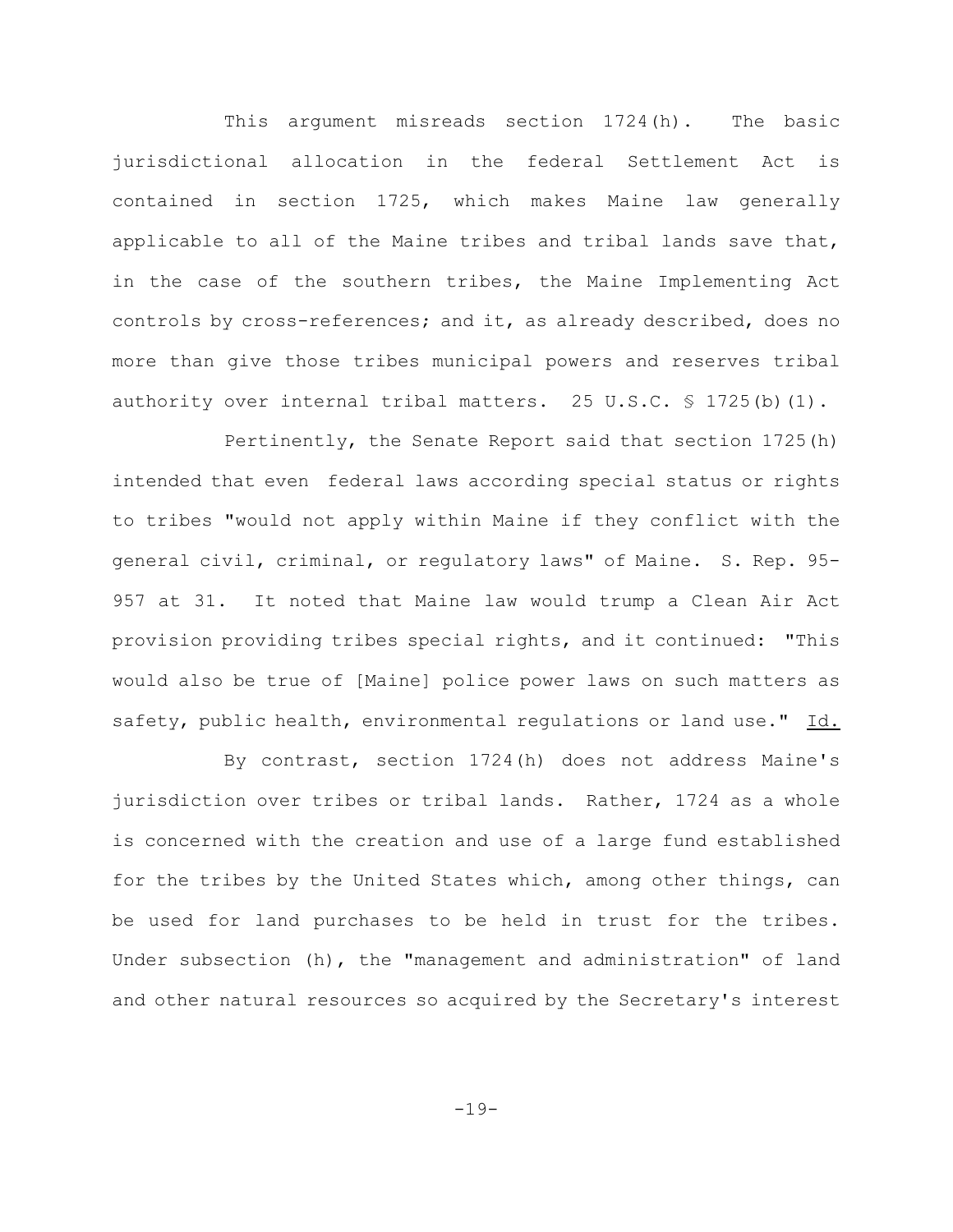or the tribe is subject to agreement between the tribe and the Secretary.

Nothing in this administrative provision licenses the tribes to supersede either the Clean Water Act or Maine permitting law and regulate the discharge of pollutants into navigable waters. To read section 1724(h) as the tribes urge would effectively repeal section 1725, which (by itself and with its cross-reference to Maine law) was the core allocation of authority between the tribes and Maine. We need not mark out definitively the contours of section 1724(h) to be certain that it has no such meaning.

As it happens, most of the land at issue in this case does not appear to have been "acquired by the secretary in trust" out of the fund proceeds. Rather, the facilities appear (even assuming the tribes' boundary claims) to discharge onto reservation waters retained by the tribes under the Settlement Act, based on earlier agreements between the tribes and Massachusetts and Maine.<sup>11</sup> That such lands may be subject to limitations on alienation does not make them lands acquired in trust for the tribes by the Secretary under section 1724(h). See H. Rep. 96-1353, at 15 (reservation lands not taken by the United States in trust).

 $11$ See 30 M.R.S.A. § 6203(5), (8) (defining reservation lands as those reserved to the tribes by agreement with Massachusetts and Maine and not subsequently transferred); id.  $\frac{1}{5}$  6205 (defining the boundaries of Indian territory and clearly differentiating between reservation land and land acquired by the Secretary in trust).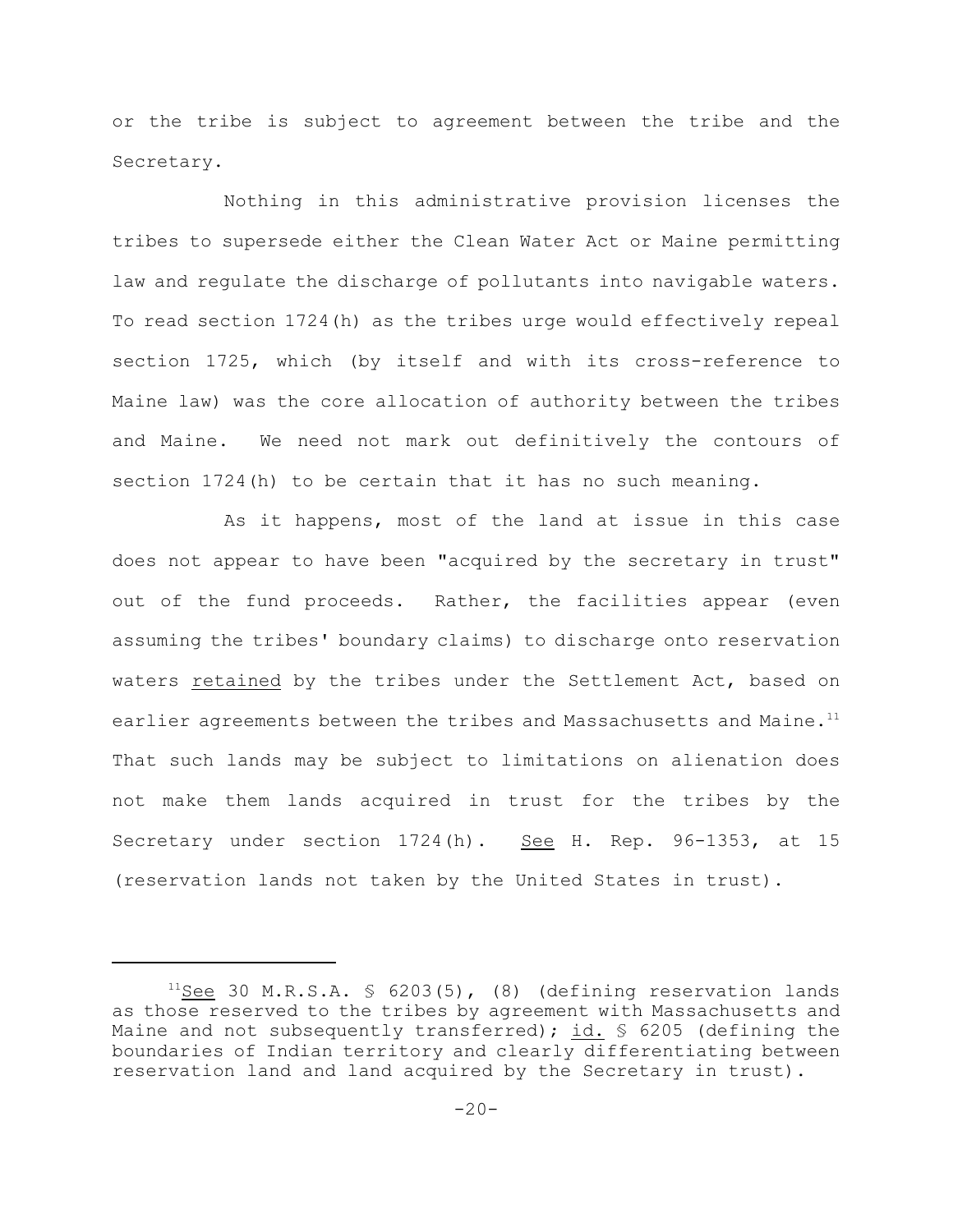Even if these were lands acquired by the Secretary, this would not automatically negate Maine law. Section 1725(b)(1) provides that "the [tribes], and their members, and the land and natural resources owned by, or held in trust for the benefit of the tribe, nation, or their members, shall be subject to the jurisdiction of the State of Maine to the extent and in the manner provided in the Maine Implementing Act." Similarly, 30 M.R.S.A. § 6204, provides for the application of Maine law to "any lands or other natural resources owned by [the tribes] [or] held in trust for them by the United States or by any other person or entity."

This brings us to a quite different issue. The EPA said that, as to the sites for which it ceded permitting authority to Maine, it still retained authority to review permits issued by Maine and that it could exercise its authority in light of a general trust relationship between the federal government and the tribes. 68 Fed. Reg. at 65,068. The EPA's authority to review state permits is clear; what is disputed by Maine are the grounds on which the EPA could reject a state permit.

The EPA concluded that, to carry out federal trust responsibilities to the tribes, it could use its authority to object to state-issued permits to protect the tribes' right to "take fish . . . for their individual sustenance," 30 M.R.S.A. \$ 6207(4). Maine says that the EPA has no environmental trust

-21-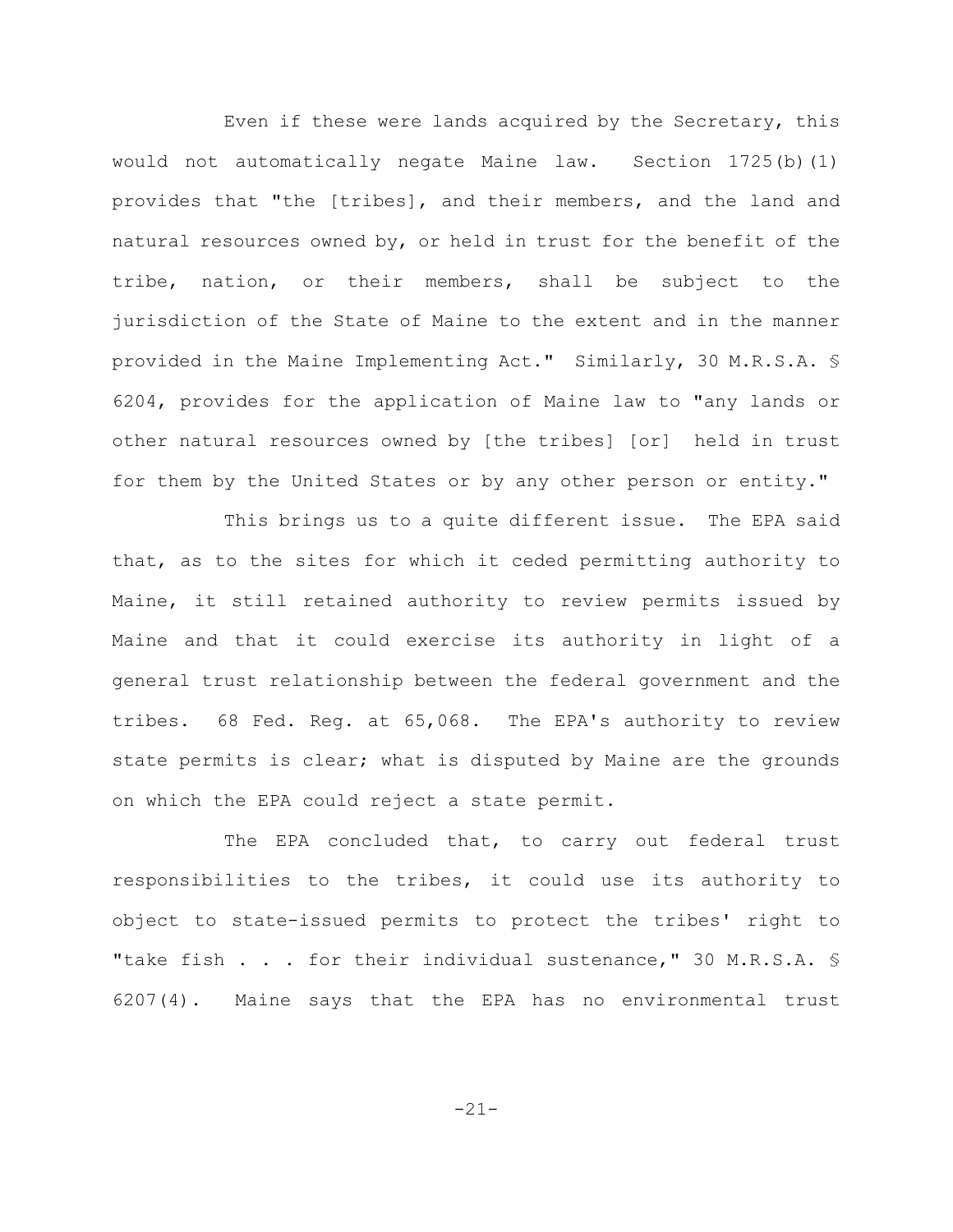responsibilities to the tribes. The tribes respond that Maine is prepared to sacrifice clean water relied on by the Indians.

Our jurisdiction to review the EPA's actions under section 1342 depends "on the issuance or denial of a permit." Rhode Island v. EPA, 378 F.3d 19, 23 (1st Cir. 2004); 33 U.S.C. § 1369(b)(1)(F). The EPA has not objected to any state permit; and the EPA's decision stated that the agency "cannot now predict with any particularity how the CWA's requirements will govern particular permitting or implementation issues as they arise under the [State's] program." 68 Fed. Reg. at 65,068. The trust issue is not ripe for consideration. Abbott Labs. v. Gardner, 387 U.S. 136, 148 (1967); Stern v. U.S. Dist. Court for Dist. of Mass., 214 F.3d 4, 10 (1st Cir. 2000).

The EPA agrees that the trust issue is premature and no other party offers a cogent explanation of why questions relating to EPA review of future Maine permits are now ripe for review. The EPA was entitled to give warning as to its enforcement intentions; but that does not mean that the standards it proposes to employ are independently reviewable in advance. Cf. Abbott Labs., 387 U.S. at 152. And, where the issue is an amorphous "trust" responsibility and not specific standards, there is even more reason to avoid premature consideration.

Our concern in this decision has been with Maine's authority vis-a-vis the southern tribes and with the provisions of

-22-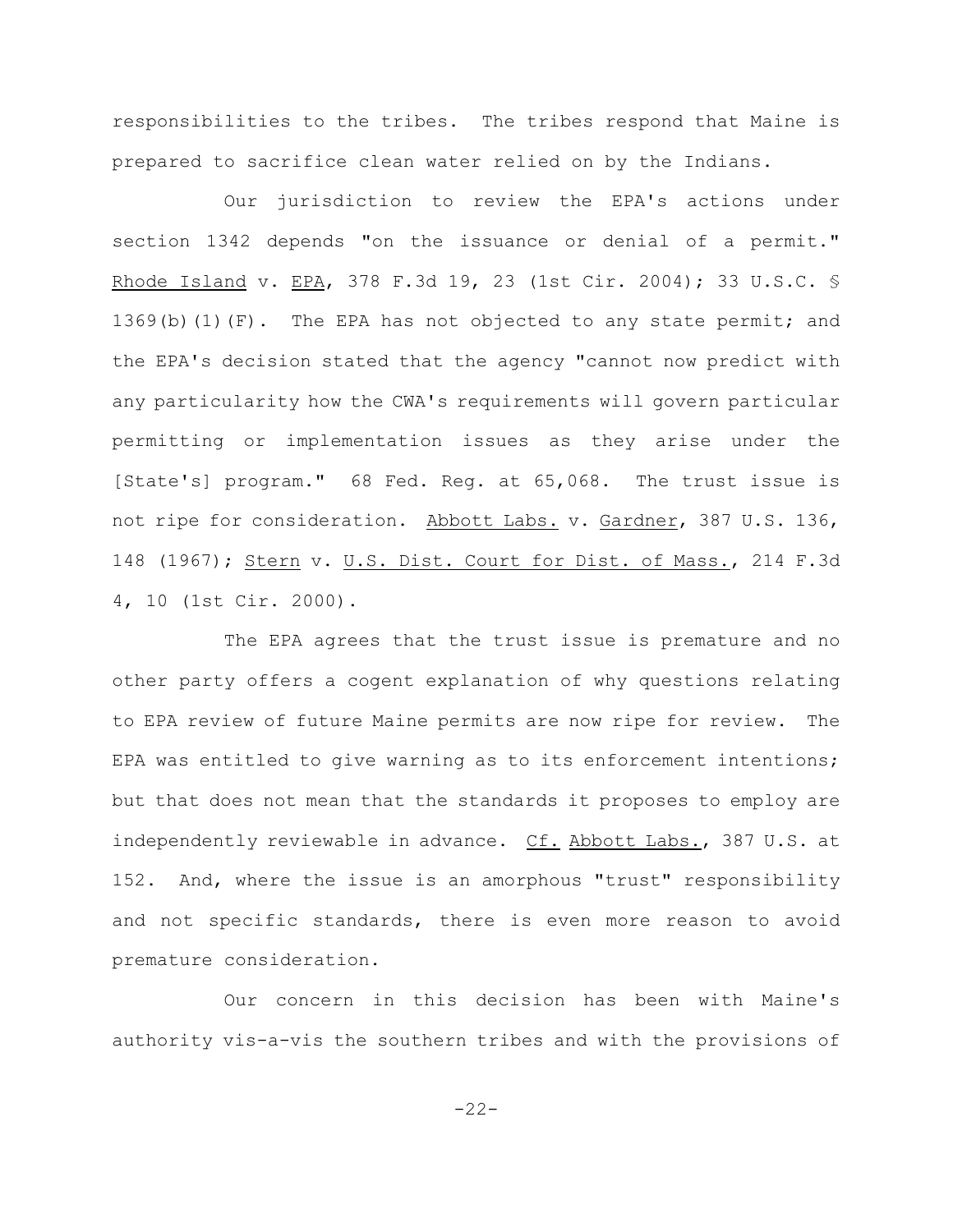the Settlement Acts bearing on that relationship. The current relationship of the United States to those tribes, and the EPA's continued authority under the Clean Water Act to review Maine's exercise of ceded powers, present quite different questions. If Maine is wise in its exercise of its new authority, quite possibly these questions will not need to be resolved. In all events, we take no view today as to the ultimate resolution of these potential issues.

Finally, we take note of an argument offered not by the tribes or by Maine but by intervenor municipalities and other entities that may be discharging into the waters at issue. The intervenors argue that by operation of law, Maine has already acquired permitting authority over all of the sites, including the two over which the EPA has disallowed state jurisdiction- disallowance that we are now setting aside.

The intervenors' argument is that state permitting authority came into effect when the EPA failed to reject Maine's application within 90 days after its filing. Of course, the EPA and Maine agreed to a series of extensions and, after the last of these, the EPA ceased to issue permits of its own. 66 Fed. Reg. at 12,792. But, as the intervenors read the Clean Water Act, the failure affirmatively to disallow an application within the original statutory time limit not only bars new EPA permits but devolves authority to issue permits on the state.

-23-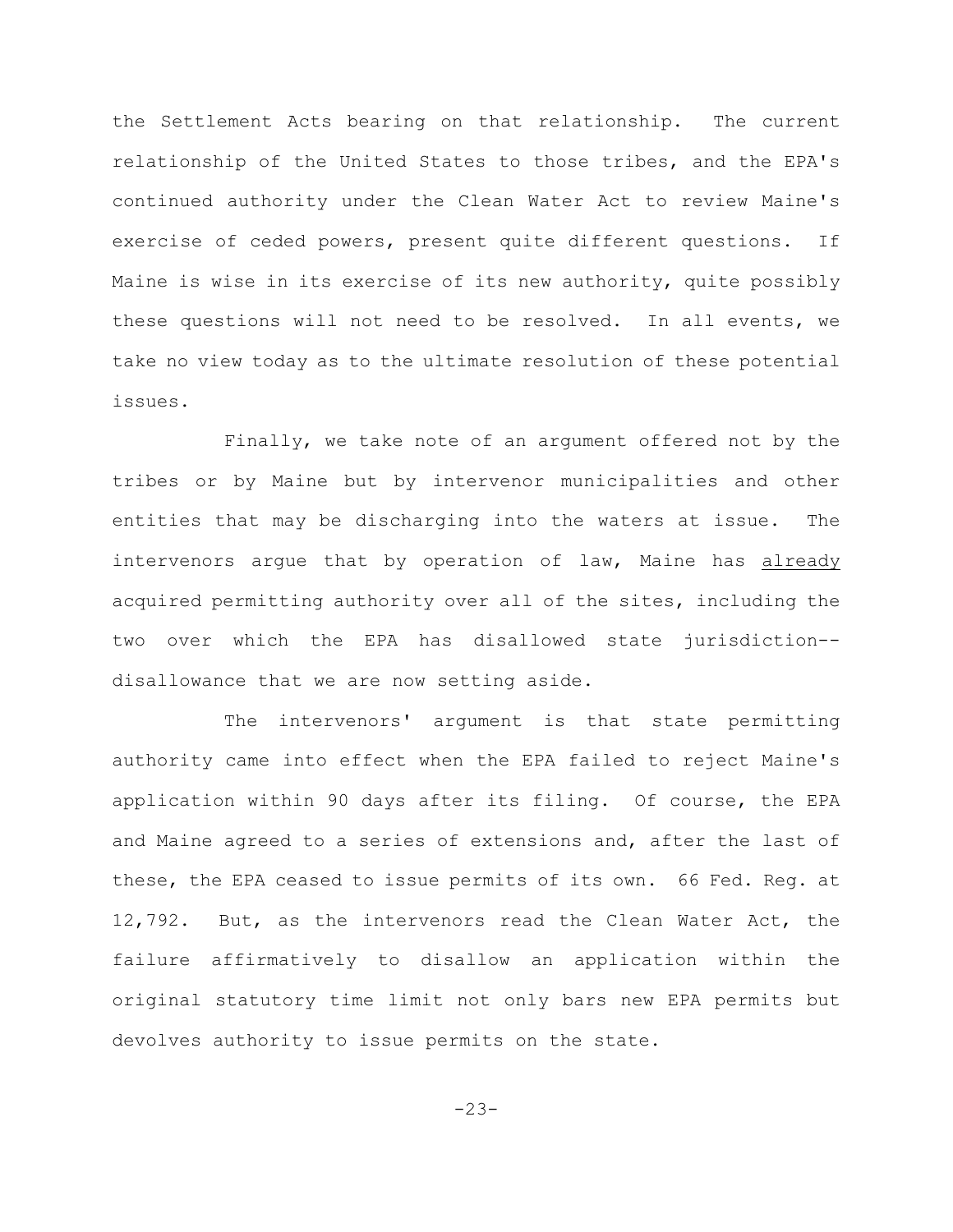Since we have sustained state jurisdiction as to all of the sites, this statutory argument does not affect the ultimate outcome. Further, the EPA argues that the intervenors have no standing to make an argument that has been made neither by the EPA (in defense as to the nineteen sites) nor by Maine (as to the other two sites). The standing argument is, as is often the case, more complicated than the merits of the claim--partly because of conflict in the case law and partly because more than one standing concept is involved.<sup>12</sup>

Regardless of intervenors' standing, this court might well have an interest of its own in a sua sponte inquiry if we were being asked to proceed on a false legal premise as to the status of the EPA order under review. The premise, however, is not false. By its terms, the Clean Water Act cuts off EPA permitting authority after its deadline expires, 33 U.S.C.  $\frac{1}{2}$  1342(c)(1); but the state can take over only after the affirmative findings required by the statute. Id. § 1342(b); 40 C.F.R. § 123.1(c).

The EPA's order insofar as it cedes permitting authority over the nineteen disputed sites not in Indian territory is affirmed; as to the two disputed Indian-owned sites, the order is vacated and that aspect of the case remanded so that the order can

 $^{12}E.g.,$  Mangual v. Rotger-Sabat, 317 F.3d 45, 61 & n.5 (1st Cir. 2003) ("[T]he circuits are split on the question of whether standing is required to intervene if the original parties are still pursuing the case and thus maintaining a case or controversy  $\ldots$ . .").